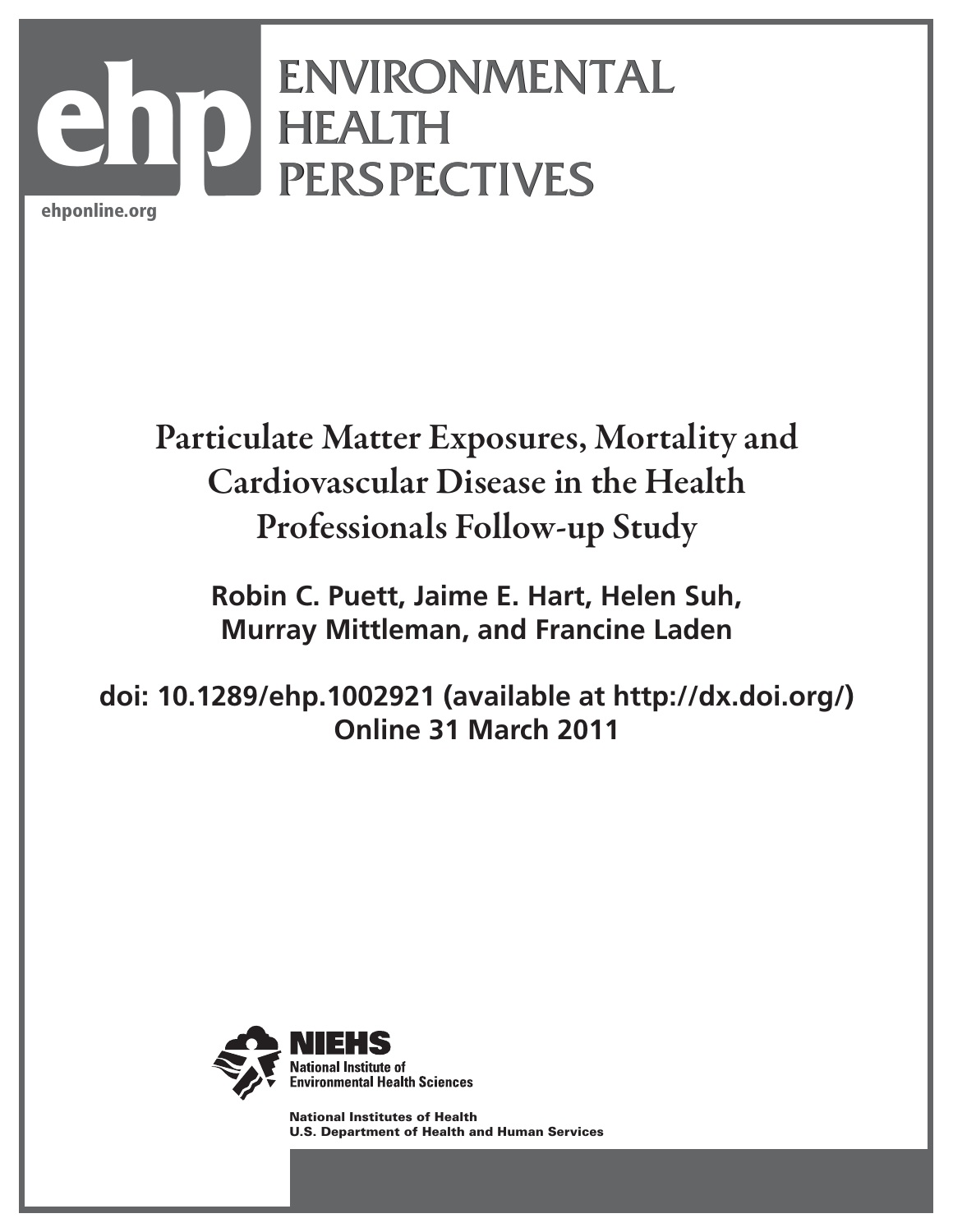Particulate Matter Exposures, Mortality and Cardiovascular Disease in the Health Professionals Follow-up Study

Robin C. Puett,<sup>1</sup> Jaime E. Hart,<sup>2,3</sup> Helen Suh,<sup>4</sup> Murray Mittleman,<sup>5,6</sup> Francine Laden<sup>2,3,5</sup>

Work performed at: University of South Carolina;915 Greene St.,Columbia, SC 29208

1 South Carolina Cancer Prevention and Control Program and Department of Environmental Health Sciences, Arnold School of Public Health, University of South Carolina, Columbia, SC 2 Exposure, Epidemiology, and Risk Program, Department of Environmental Health, Harvard School of Public Health, Boston, Massachusetts 3 Channing Laboratory, Department of Medicine, Brigham and Women's Hospital and Harvard Medical School, Boston, Massachusetts 4 Environmental Health Program, NORC at the University of Chicago, Boston, **Massachusetts** 5 Department of Epidemiology, Harvard School of Public Health, Boston, Massachusetts 6 Cardiovascular Epidemiology Research Unit, Beth Israel Deaconess Medical Center, Harvard Medical School, Boston, Massachusetts

Corresponding Author: Robin Puett, PhD USC; CPCP 915 Greene St., Room 229 Columbia, SC 29208 Office: 803-576-5650 Fax: 803-576-5626 Email: rpuett@mailbox.sc.edu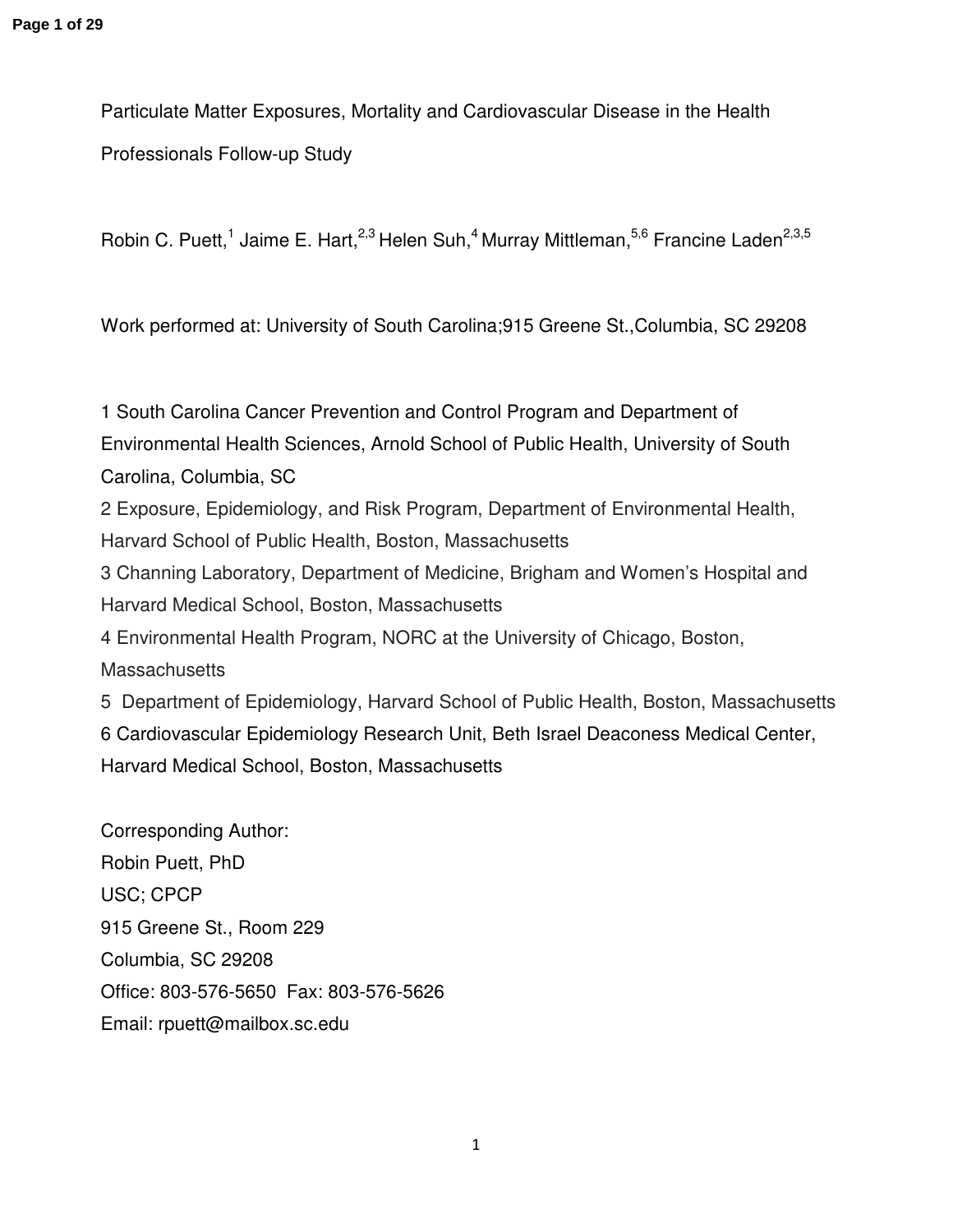# Running Title: Chronic PM, CVD and Mortality in the HPFS

Keywords: air pollution, cardiovascular disease, mortality, particulate matter Acknowledgments and Grant Support: We acknowledge HPFS participants, members of Channing Laboratory, Department of Medicine, Brigham and Women's Hospital, Harvard Medical School. Grants from Environmental Protection Agency (83054501-0), National Institute of Environmental Health Sciences (R03ES016619, R01ES017017), National Heart, Lung and Blood Institute (1F32 HL083648), and National Cancer Institute (CA87969) supported this research.

Financial Declaration: No competing interests to declare.

Abbreviations and Definitions: body mass index (BMI), cardiovascular disease (CVD), coronary heart disease (CHD), geographic information systems (GIS), hazard ratio (HR), metropolitan statistical areas (MSAs), myocardial infarction (MI), 95% confidence interval (95%CI), odds ratio (OR),  $PM_{10}$  (particulate matter less than 10 microns in diameter),  $PM_{2.5}$ (particulate matter less than 2.5 microns in diameter),  $PM<sub>10-2.5</sub>$  (particulate matter between 2.5 and 10 microns in diameter), relative risk (RR),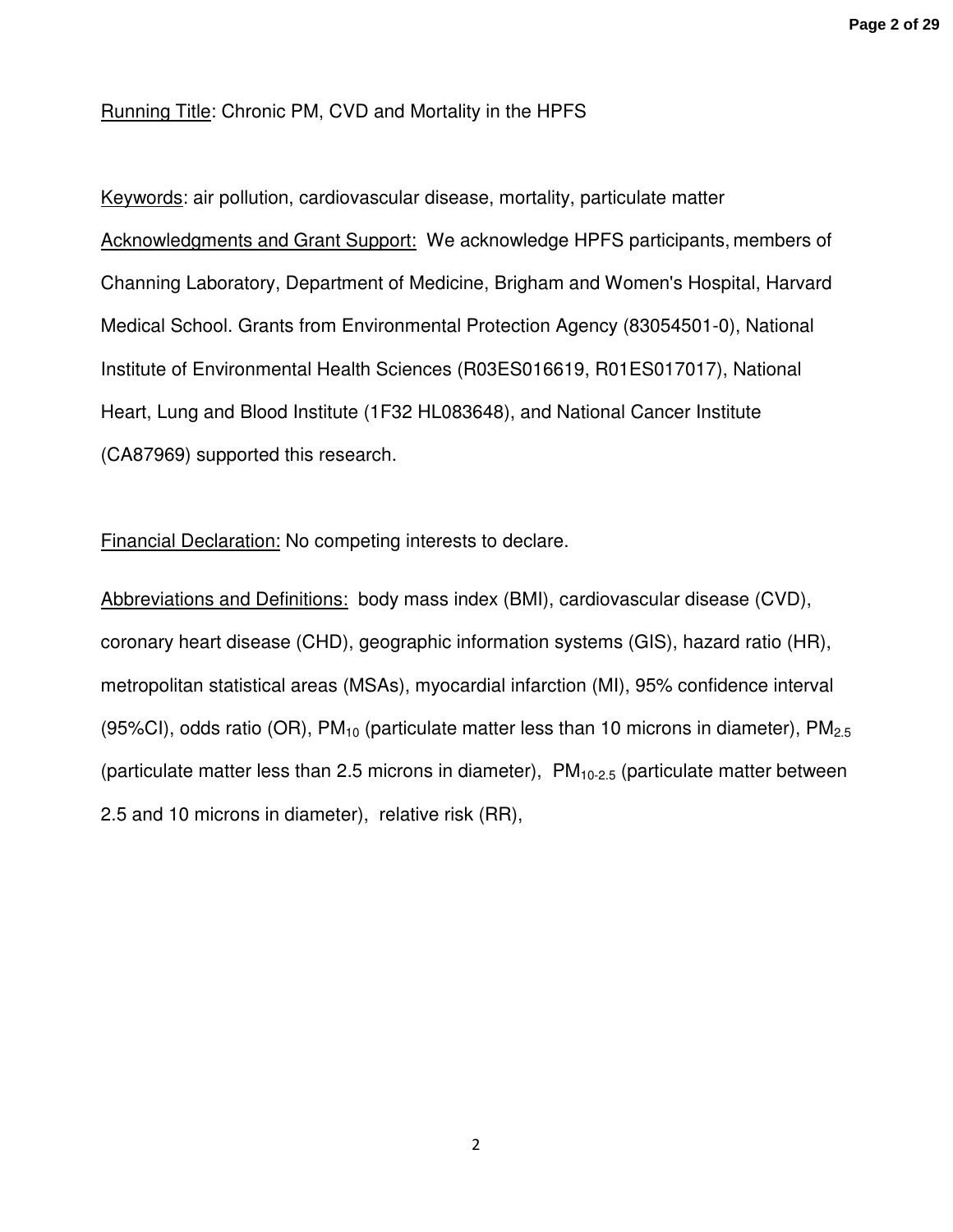# Abstract

Background: The association of all cause mortality and cardiovascular outcomes with air pollution exposures has been well established in the literature. The number of studies examining chronic exposures in cohorts is growing, with more recent studies conducted among women finding risk estimates of greater magnitude. Questions remain regarding gender differences in the relationship of chronic particulate matter exposures with mortality and cardiovascular outcomes. Objectives: The current study explored these associations in the male Health Professionals Follow-Up Study prospective cohort. Methods: The same spatio-temporal exposure estimation models, and similar outcomes and biennially updated covariates were used as those previously applied in the female Nurses' Health Study cohort. Results: Among 17,545 men residing in the Northeastern and Midwestern US, there were 2,813 deaths, including 746 cases of fatal coronary heart disease (CHD). An interquartile range change (4  $\mu$ g/m<sup>3</sup>) in average PM<sub>2.5</sub> exposure in the 12 previous months was not associated with all cause mortality (HR: 0.94; 95%CI: 0.87,1.00) or fatal CHD (HR: 0.99; 95%CI: 0.87,1.13) in fully adjusted models. Findings were similar for separate models of  $PM_{10}$  and  $PM_{10-2.5}$  exposures and for co-pollutant models. Conclusions: Among this cohort of men with high socioeconomic status, living in the Midwestern and Northeastern US, the results did not support an association of chronic particulate matter exposures with all cause mortality and cardiovascular outcomes in models with time-varying covariates. Whether these findings suggest gender differences in susceptibility or the protective impact of healthier lifestyles and higher socioeconomic status requires additional investigation.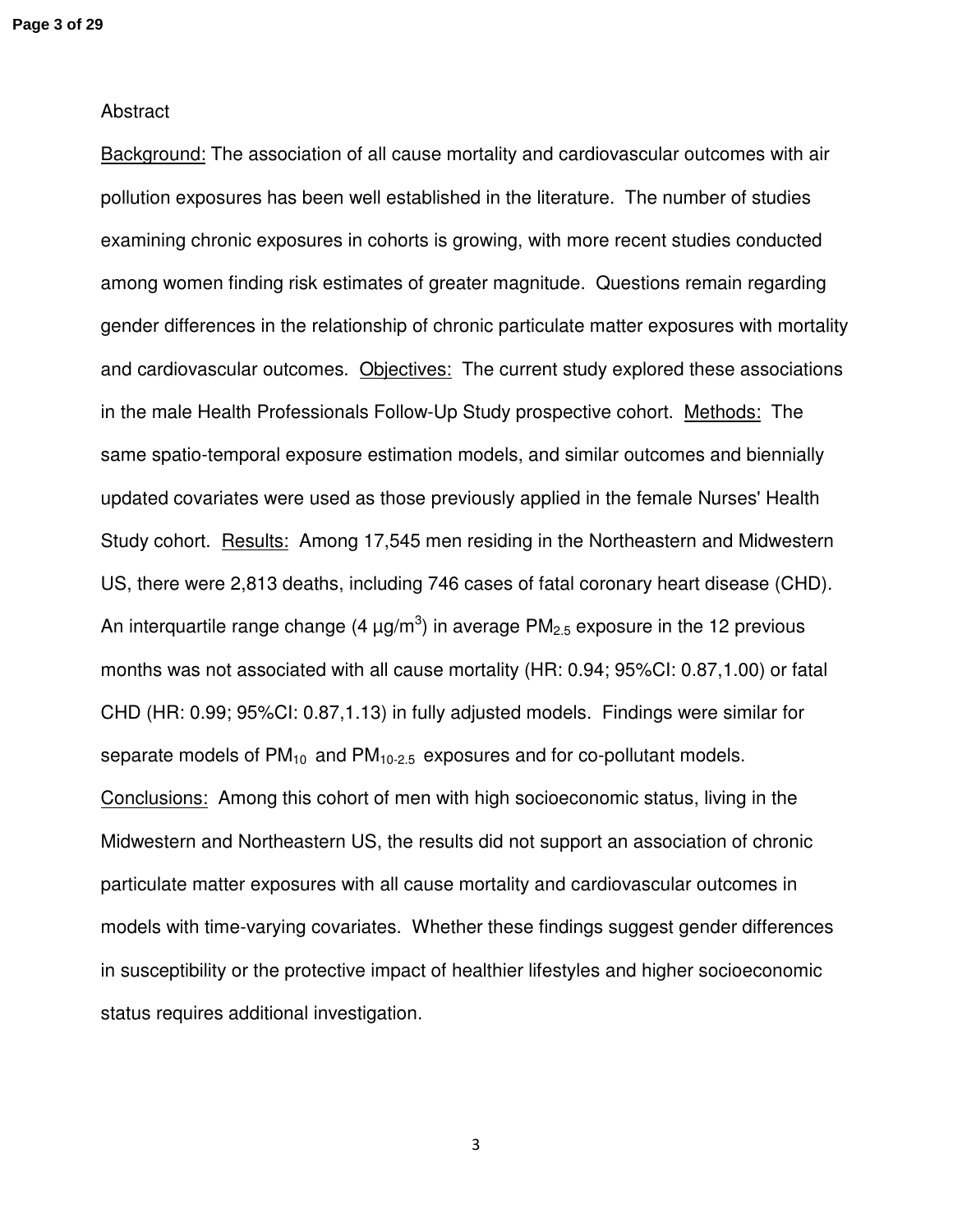# Introduction

The association of ambient particulate matter exposures with mortality and cardiovascular outcomes has been well established in studies of short-term exposure (COMEAP and Cardiovascular Disease and Air Pollution 2006; Levy et al. 2000; Samet et al. 2000; Samet et al. 2000; Zanobetti et al. 2000). The literature on health outcomes associated with longterm particulate matter (PM) exposures has been growing. Beginning with the Harvard Six Cities Study and the American Cancer Society Study, researchers have reported increased risks of all cause and cardiopulmonary mortality with chronic exposures(Dockery et al. 1993; Pope et al. 1995). More recent cohort studies have confirmed these findings(Brunekreef et al. 2009; Eftim et al. 2008; Laden et al. 2006; Miller et al. 2007; Pope et al. 2004; Puett et al. 2009; Puett et al. 2008).

A few recently published cohort studies have focused on women and have reported stronger effect estimates for fatal coronary heart disease and all cause mortality than previous studies (Miller et al. 2007; Puett et al. 2009; Puett et al. 2008).

Questions remain regarding gender differences in the associations of chronic PM exposures with all cause and cardiovascular mortality. The current study applies the same spatio-temporal exposure modeling used in the all-female Nurses' Health Study cohort to examine similar relationships among the all-male Health Professionals Follow-Up Study cohort.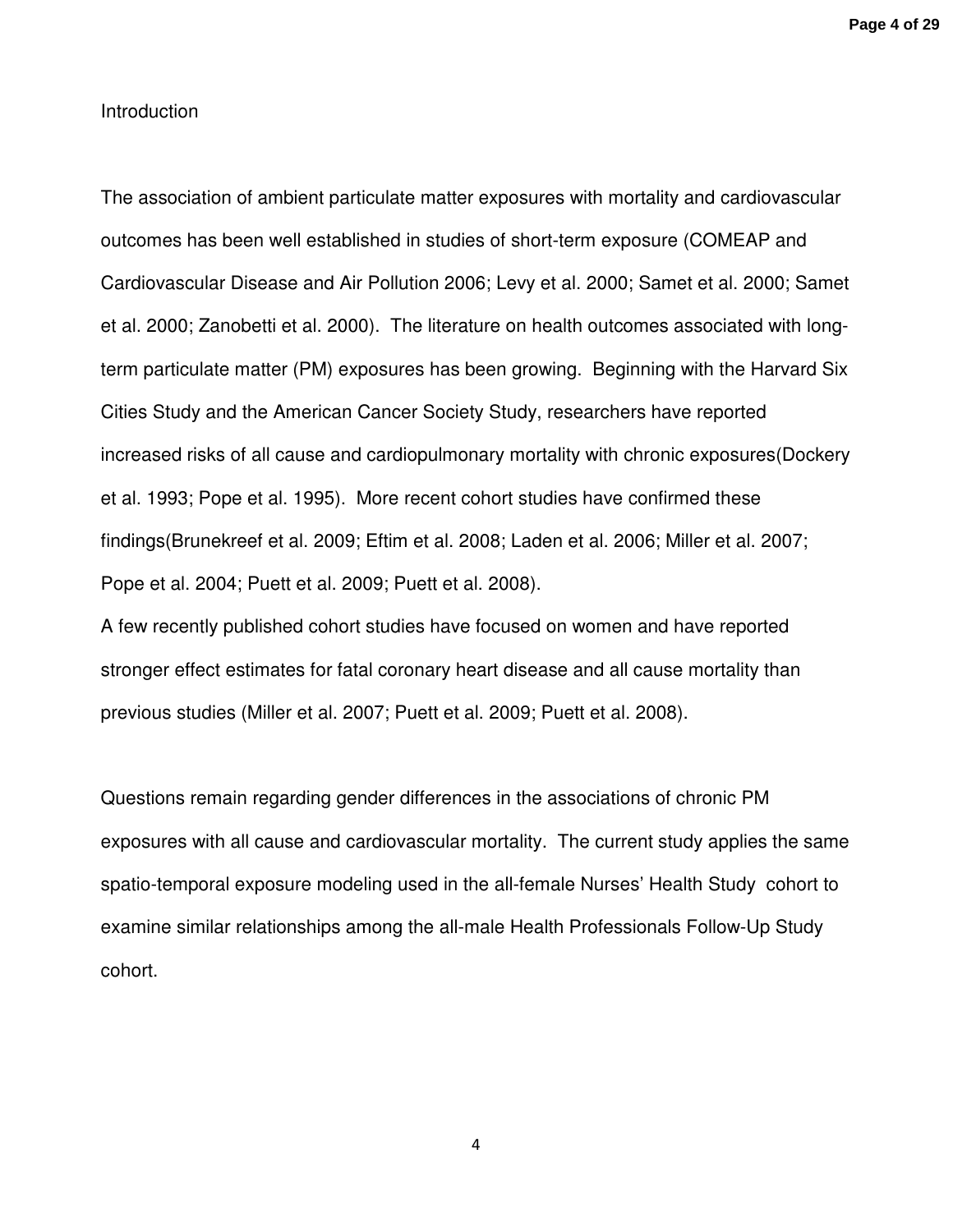# Materials and Methods

# Study Population

The Health Professionals Follow-Up Study cohort consists of 51,529 male dentists, pharmacists, optometrists, podiatrists, osteopaths and veterinarians residing in the US. The cohort began with a baseline questionnaire in 1986, when participants were aged 40 to 75. The Health Professionals Follow-Up Study was approved by the Harvard School of Public Health Institutional Review Board, and returning the completed questionnaires constituted implied consent to use the data in ongoing research. Follow-up questionnaires are mailed every two years, with response rates of approximately 93%. The current study is limited to participants living in 13 contiguous northeastern and midwestern states (ME, VT, NH, MA RI, CT, NY, NJ, DE, PA, OH, MI, MD) for comparison to our recent studies in the Nurses' Health Study. Health professionals were excluded for any time period during which they lived outside this region.

#### **Outcomes**

The outcomes for the current study were all cause mortality (excluding accidental deaths), nonfatal myocardial infarction, fatal coronary heart disease (CHD), and hemorrhagic and ischemic stroke. We also examined total cardiovascular disease (CVD) events including fatal CHD**,** nonfatal myocardial infarction (MI), and total strokes. Deaths were confirmed by families, postal officials and the National Death Index. We included MI's if medical record information met World Health Organization criteria (presence of symptoms and typical electrocardiographic changes or elevated cardiac enzyme levels) or if the patient was hospitalized and additional corroborating correspondence was obtained confirming the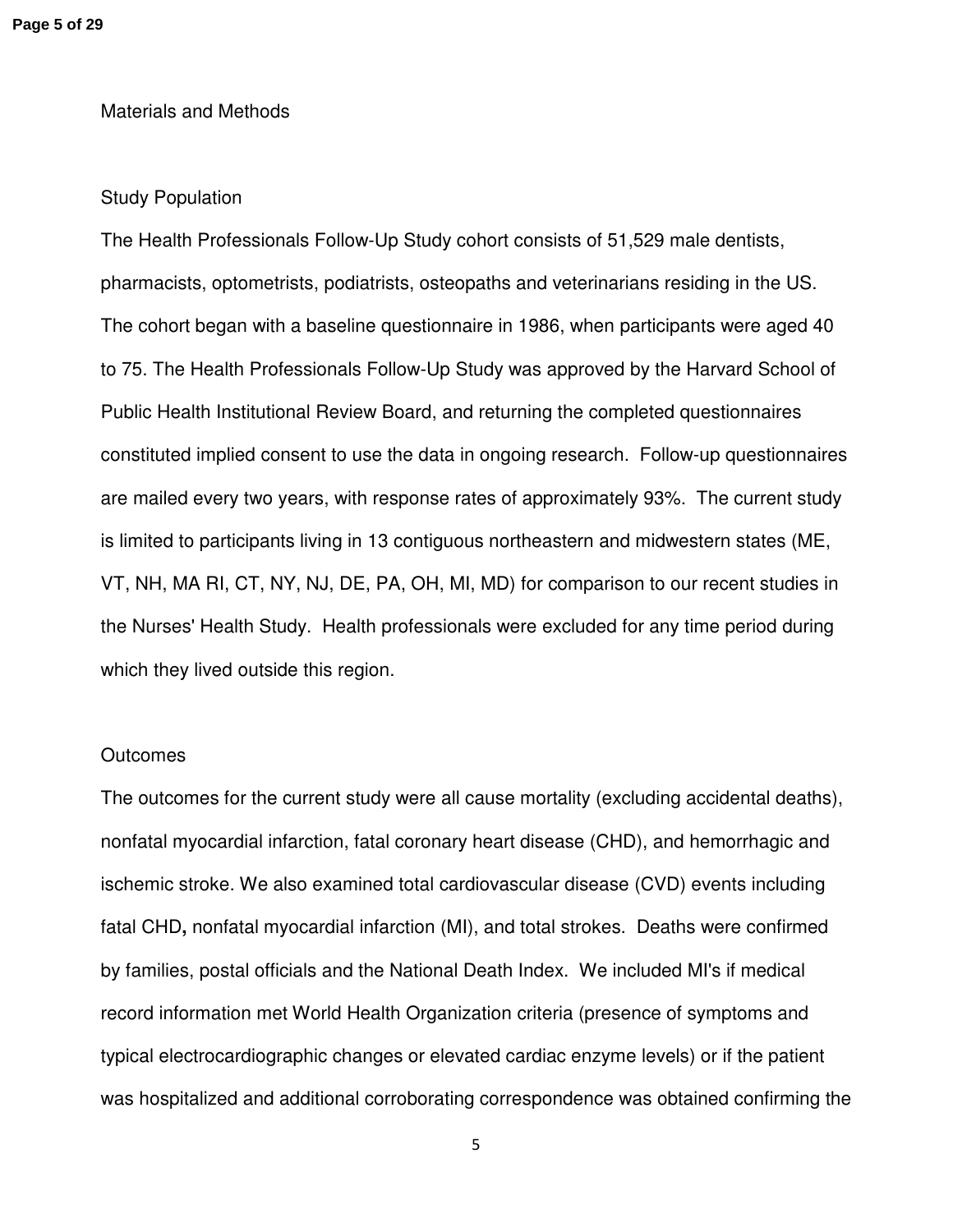**Page 6 of 29**

diagnosis(Rose 1982). Men with MI's prior to baseline were excluded. Fatal CHD was confirmed through hospital records or by a death certificate listing CHD as the primary cause or the most plausible cause and previous history of the disease was available. Strokes were included if medical records showed evidence of typical neurologic deficit of sudden or rapid onset lasting 24 hours or more attributed to a cerebrovascular event or if the participant was hospitalized and the supplementary correspondence corroborated the diagnosis. Hemorrhagic and ischemic strokes were categorized using National Survey of Stroke criteria(Walker 1981). Men experiencing strokes prior to baseline were excluded. All medical records were reviewed by physicians blinded to the participants' exposure status.

# Exposure Assessment

Spatio-temporal models were developed to estimate monthly  $PM<sub>2.5</sub>$  (particulate matter 2.5 microns in diameter or less) and  $PM_{10}$  (particulate matter 10 microns in diameter or less) exposures for each address of each participant.  $PM_{10-2.5}$  exposures were estimated, for each month and location, by subtracting the modeled  $PM<sub>2.5</sub>$  estimates from the  $PM<sub>10</sub>$ modeled estimates. These models allowed us to predict chronic PM exposure levels for all individuals with a geocoded address, even those living in areas with no nearby monitors. The models are described in detail elsewhere (Paciorek et al. 2009; Yanosky et al. 2009; Yanosky et al. 2008). Briefly, the models use a Geographic Information System (GIS) based spatial smoothing model and include pollution data from monitoring sites in the US Environmental Protection Agency's Air Quality System (AQS; U.S. EPA 2009), the Visibility Information Exchange Web System (VIEWS), the Interagency Monitoring of Protected Visual Environments (IMPROVE) network, Stacked Filter Unit (a predecessor to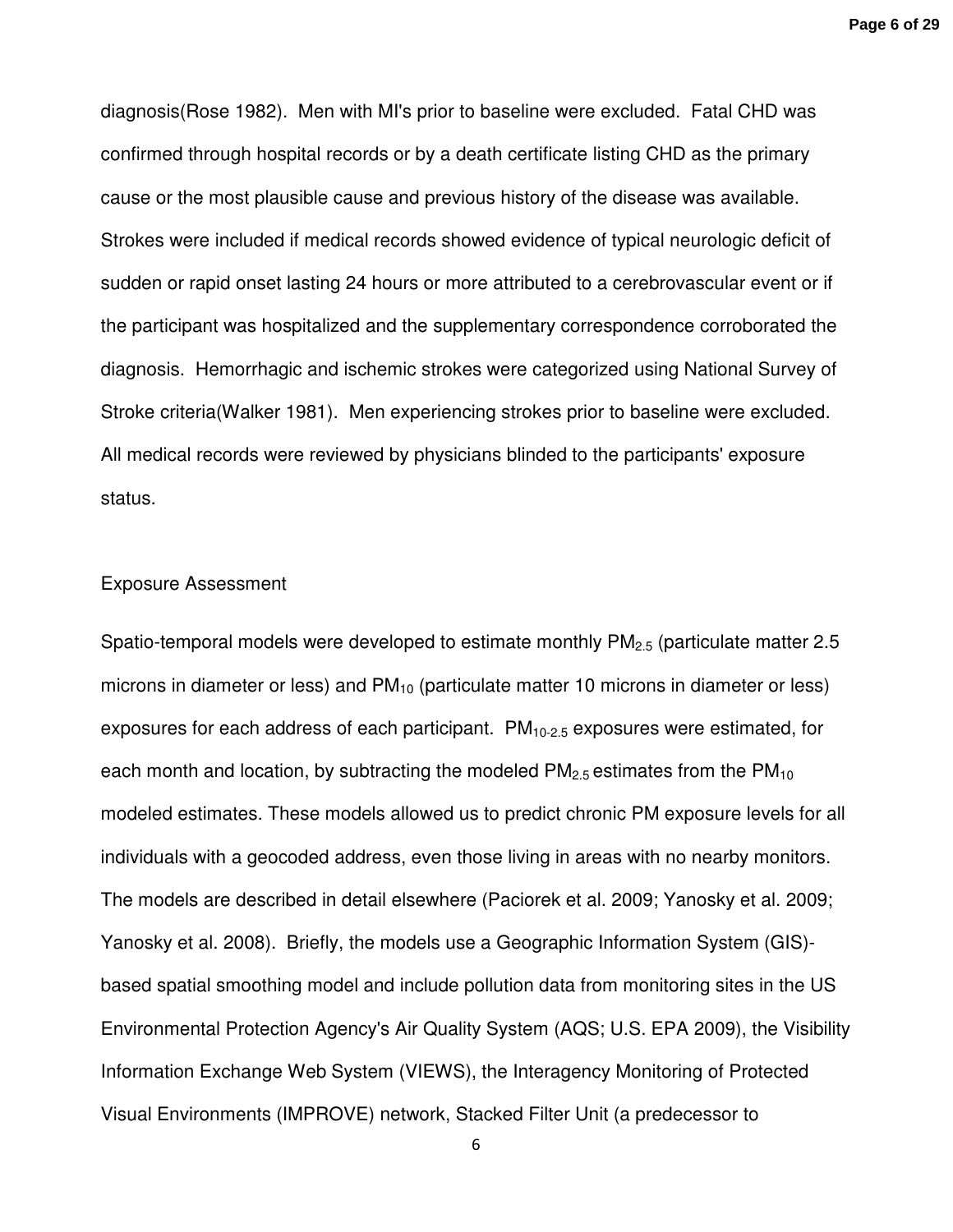IMPROVE), Clean Air Status and Trends (CASTNet) networks, and Harvard research studies (Spengler et al. 1996; Suh et al. 1997) as well as GIS-derived covariates including population density, distance to nearest road, elevation, urban land use, point- and areasource primary emissions and meteorological information. To allow for sparse  $PM<sub>2.5</sub>$ monitoring prior to 1999, separate generalized additive mixed models were constructed for the time periods from 1988 to 1998 and from 1999 to 2002. To compensate for the relative lack of  $PM<sub>2.5</sub>$  data, the pre-1999 model added extinction coefficients and a simpler spatiotemporal structure to estimate the  $PM<sub>2.5</sub>$  to  $PM<sub>10</sub>$  ratio seasonally. Point-source  $PM<sub>2.5</sub>$ emissions were included in the post-1999  $PM<sub>2.5</sub>$  model. The models were evaluated using cross-validation and were shown to exhibit little bias and high precision(Paciorek et al. 2009; Yanosky et al. 2009; Yanosky et al. 2008).

#### Evaluation of confounders and effect modifiers

Questionnaires were originally mailed in January of 1986 and follow-up questionnaires were sent in January of subsequent even-numbered years. Data from these biennial questionnaires were used to assess potential confounding and effect modification by covariates. We selected covariates a priori based on known risk factors for mortality and cardiovascular disease in the general population and specific to this cohort (Chiuve et al. 2008; Cho et al. 2002; Pischon et al. 2005). We examined confounding by adjustment and effect modification through the use of interaction terms and stratification for: hypertension (yes, no), hypercholesterolemia (yes, no), diabetes mellitus (yes, no), physical activity (less than three, three to less than nine, nine to less than 18, 18 to less than 27, or greater than or equal to 27 metabolic equivalents (MET) hours per week), alcohol consumption (0, 0.1-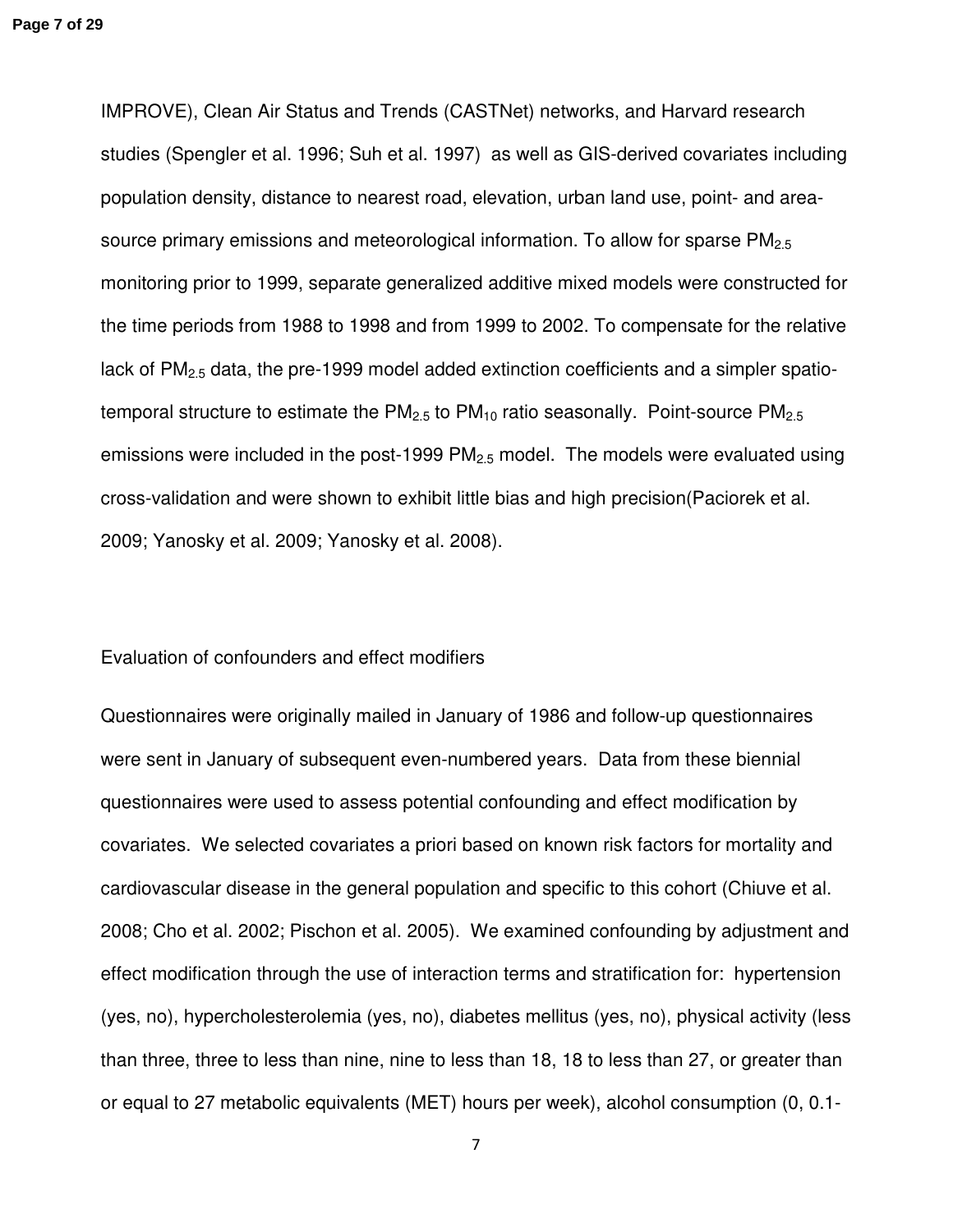4.9, 5.0-14.9, 15 plus grams per day), body mass index (BMI, continuous), smoking status (never, former, or current), smoking pack years, and low versus high risk diet. A low risk diet was assessed as a diet with a high ratio of polyunsaturated to saturated fat, high in cereal fiber and low in trans fat and glycemic load (details described elsewhere)(Hu et al. 2001). Family history of MI was examined on the baseline questionnaire. On the baseline questionnaire, information was also available to determine if the mailing address provided was a residential or business location.

#### Statistical Analysis

Time-varying Cox proportional hazards models were used to assess the relationships of all cause mortality and cardiovascular outcomes with predicted  $PM_{10}$ ,  $PM_{2.5}$ , and  $PM_{10-2.5}$ exposures averaged over the 12 months prior to each outcome. All survival models were based on a monthly time scale and were used to estimate hazard ratios (HRs) and 95% confidence intervals (95%CIs). Person-years of follow-up time were calculated from baseline (January,1989) until the end of follow-up (January, 2003). Person-time spent living outside the geographic region of interest was excluded, as were men with cardiovascular outcomes prior to baseline. Incidence rates were estimated as the number of new cases divided by person-years of follow-up. Each particulate size fraction was assessed in separate and combined models. Cox models were stratified by age in months, in order to control finely for age in a nonparametric way. Models were also adjusted for year (linear term), season (indicator variables), and for state of residence (indicator variables), rather than stratifying by these covariates in order to maximize the number of cases in strata. Effect modification was assessed through the use of interaction terms in the models, as well as through likelihood ratio tests (LRT). In a sensitivity analysis, we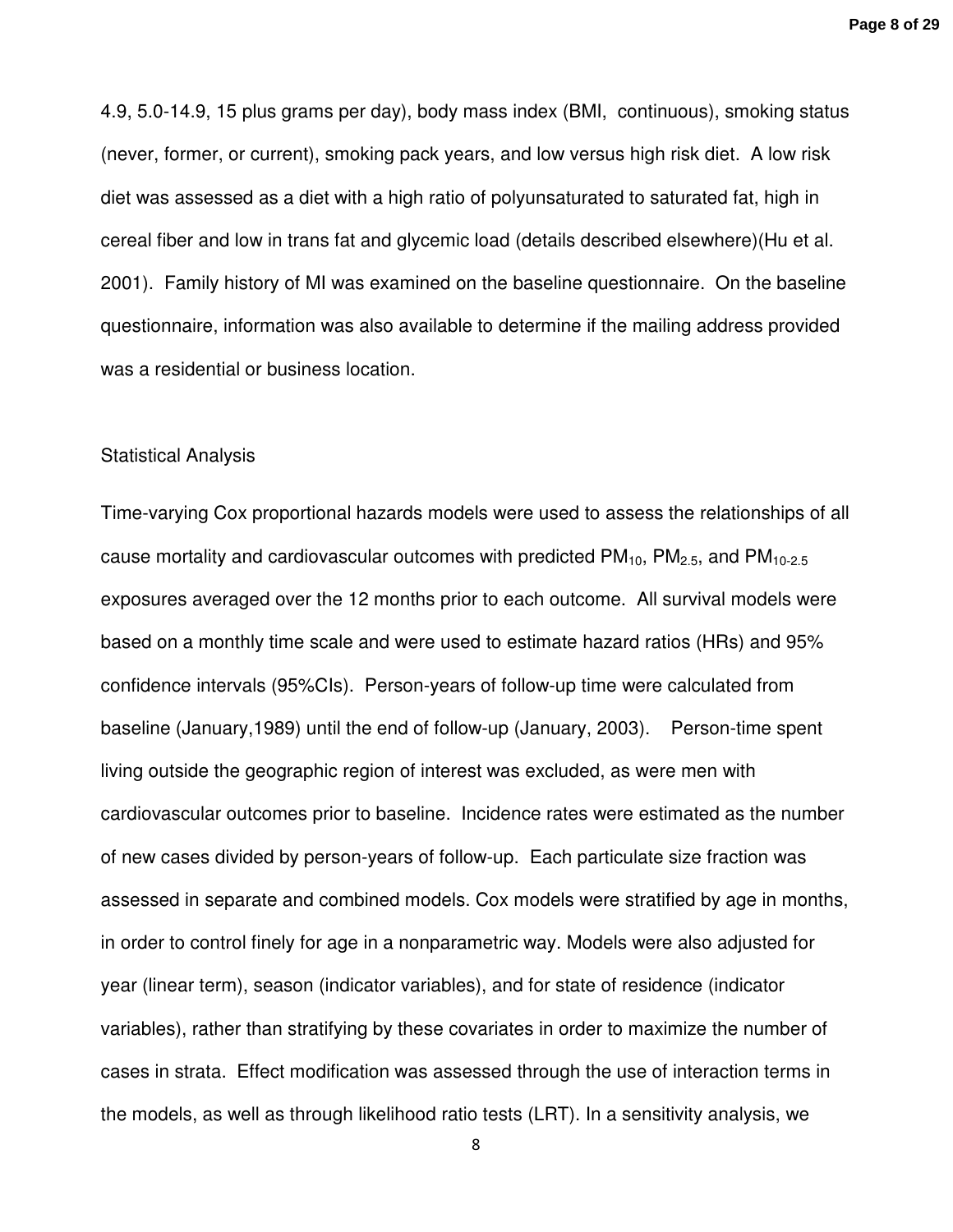compared model results for each size fraction of PM for additional time windows of exposure: 24, 36 and 48 months. We also conducted sensitivity analyses excluding participants who resided outside Metropolitan Statistical Areas (MSAs). All statistical analyses used SAS version 9.2 (Cary, NC).

# **Results**

17,545 men were included at baseline, with a mean age of approximately 57 years (Table 1). Most were never or former smokers at baseline, with current smokers decreasing to about 5% of the study population by the end of follow-up. The percentages of men who reported hypertension, hypercholesterolemia or diabetes increased considerably from baseline (26.5%, 24.3%, and 4.3% respectively) to the end of follow-up (47.5%, 56.6%, 9.8% respectively). About 33% of the men reported 27 or more MET/hours per week of physical activity in 1989, with the percent of respondents in this category growing by the end of follow-up. About 23% of the study population lived in NY, with 15% in PA, 14% in MI, 13% in OH and 10% in NJ. At the beginning of the study, the average annual estimated exposure to PM<sub>10</sub> was 27.9  $\mu$ g/m<sup>3</sup>, 17.8  $\mu$ g/m<sup>3</sup> for PM<sub>2.5</sub>, and 10.1  $\mu$ g/m<sup>3</sup> for  $PM<sub>10-2.5</sub>$ . In general, annual predicted PM exposures decreased over the follow-up period, with  $PM_{10}$  showing the largest decline (Figure 1). We performed correlations among various time windows of average exposure (12, 24, 36, and 48 months) for each PM fraction. All time windows were highly correlated ( $\rho > 0.86$ ).

There were 2,813 deaths, 746 cases of fatal CHD, 646 cases of nonfatal MI, 1,661 cases of total CVD, 230 ischemic strokes, and 70 hemorrhagic strokes (Table 2). An interquartile range (4  $\mu$ g/m<sup>3</sup>) change in average PM<sub>2.5</sub> exposure in the 12 previous months was not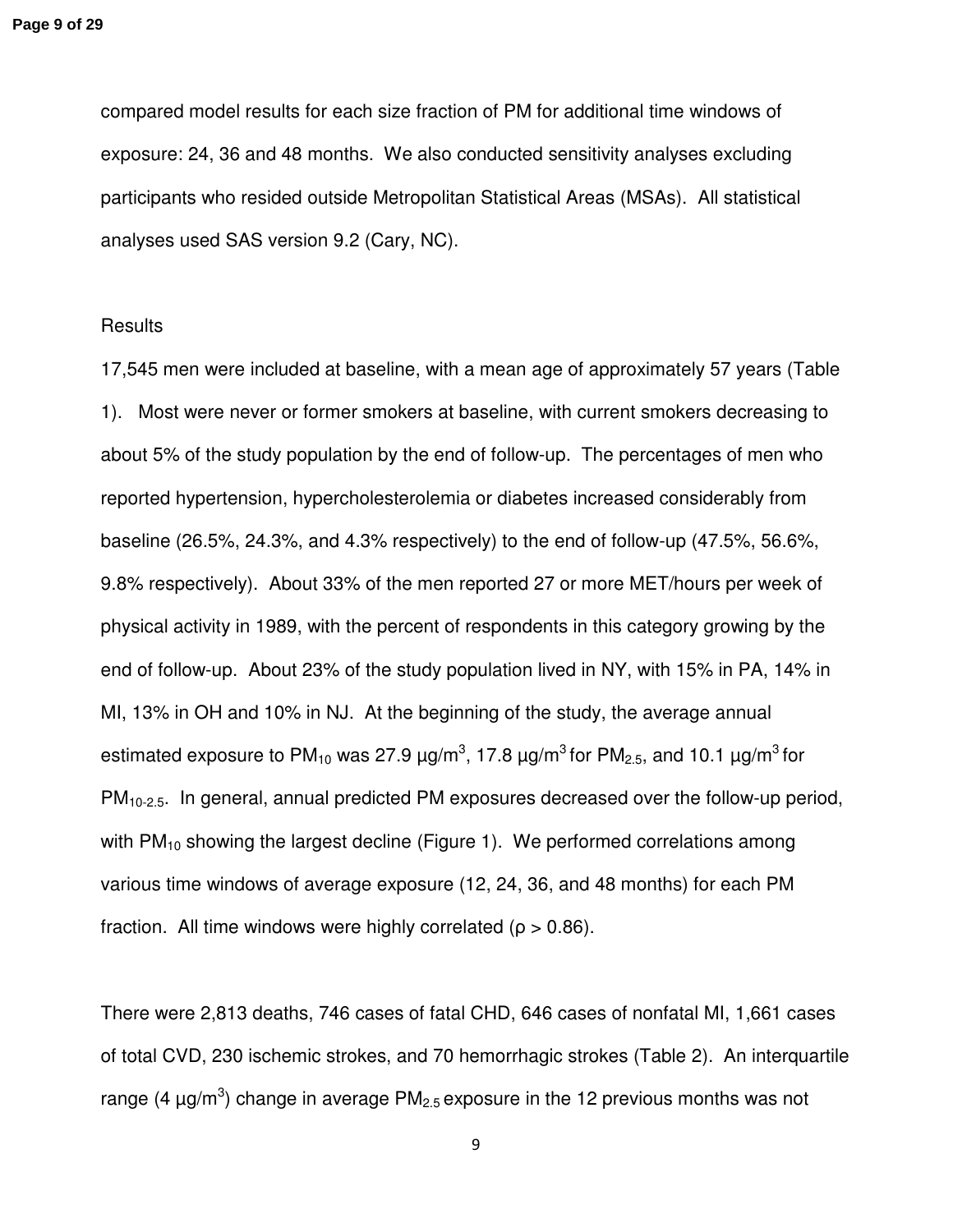**Page 10 of 29**

associated with all cause mortality (HR: 0.96; 95%CI: 0.90, 1.03) or ischemic strokes (HR: 0.84; 95%CI: 0.67, 1.06) in basic models adjusting for time and state of residence and stratified by age. The HR for fatal CHD was 1.01 (95%CI: 0.89, 1.15), 1.02 for total CVD (95%CI 0.94, 1.11), and 1.06 for nonfatal MI (95%CI: 0.92, 1.22) in similar models. For comparison purposes with other studies, translating these relative risks to a 10  $\mu$ q/m<sup>3</sup> unit change in  $PM<sub>2.5</sub>$  exposure results in an HR for all cause mortality of: 0.90 (95%CI: 0.76,1.06), HR for fatal CHD: 1.02 (95%CI: 0.74,1.41) and HR for total CVD: 1.05 (95%CI: 0.85,1.30). The relative risk for an interquartile range change in average  $PM<sub>2.5</sub>$  exposure hemorrhagic strokes was highest, but the number of cases was small (HR: 1.14; 95%CI: 0.79, 1.65). The HRs were very similar in fully adjusted models with additional adjustment for BMI, hypertension, hypercholesterolemia, diabetes, family history of MI, smoking (status and pack years), physical activity, healthy diet, and alcohol consumption. For example, the fully adjusted HR for total CVD was 1.01 (95%CI: 0.93, 1.10). Results were similar for interquartile range increases in PM<sub>10</sub> (7  $\mu$ g/m<sup>3)</sup> and PM<sub>10-2.5</sub> (4  $\mu$ g/m<sup>3</sup>) separately, as well as in co-pollutant models with  $PM_{2.5}$  and  $PM_{10-2.5}$  (Table 3).

Effect modification was evident for  $PM<sub>2.5</sub>$  associations (Table 4). Men without a family history of MI were at significantly lower risk for all cause mortality associated with an interquartile range increase in chronic fine particulate exposure compared to men with such a history. Analysis of  $PM<sub>2.5</sub>$  exposures and fatal CHD stratified by smoking status show an increased risk for fatal CHD associated with chronic fine particulate exposure among never smokers. Though the relative risk for current smokers was higher than that estimated for never smokers, there were only a small number of current smokers with fatal CHD, and there was no apparent relationship for former smokers.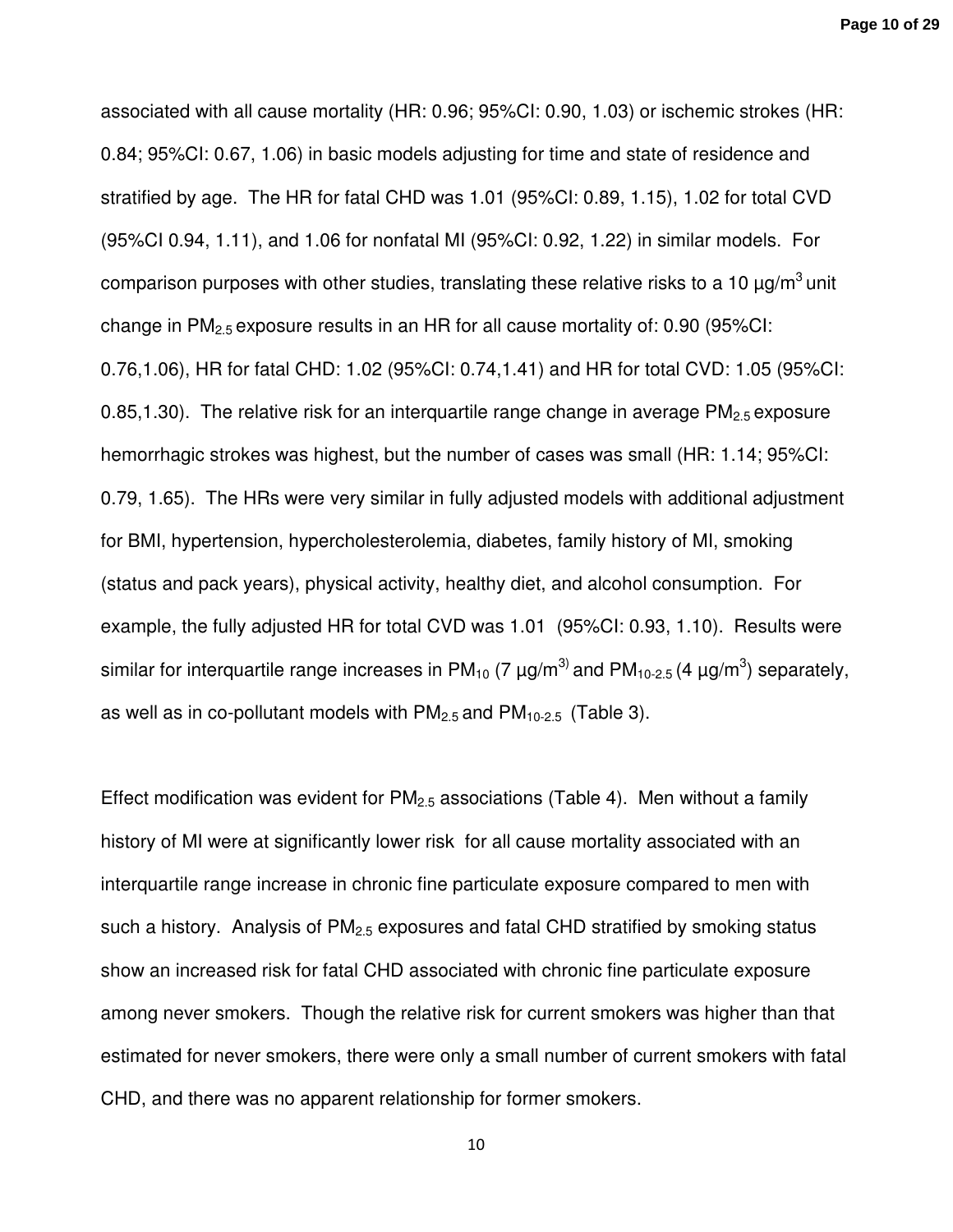Sensitivity analyses showed that model results were stable using different time windows of average exposure for each size fraction of particulate matter, as well as excluding state of residence from the final models. Findings also did not change when participants residing outside of MSAs were excluded or when the addresses used for exposure assessment were limited to those we were able to confirm as residential (data not shown). Finally, we conducted sensitivity analyses excluding men with prior cancers (other than nonmelanoma skin cancer) as well as including men with prior stroke and coronary heart disease, and these results were also comparable (data not shown).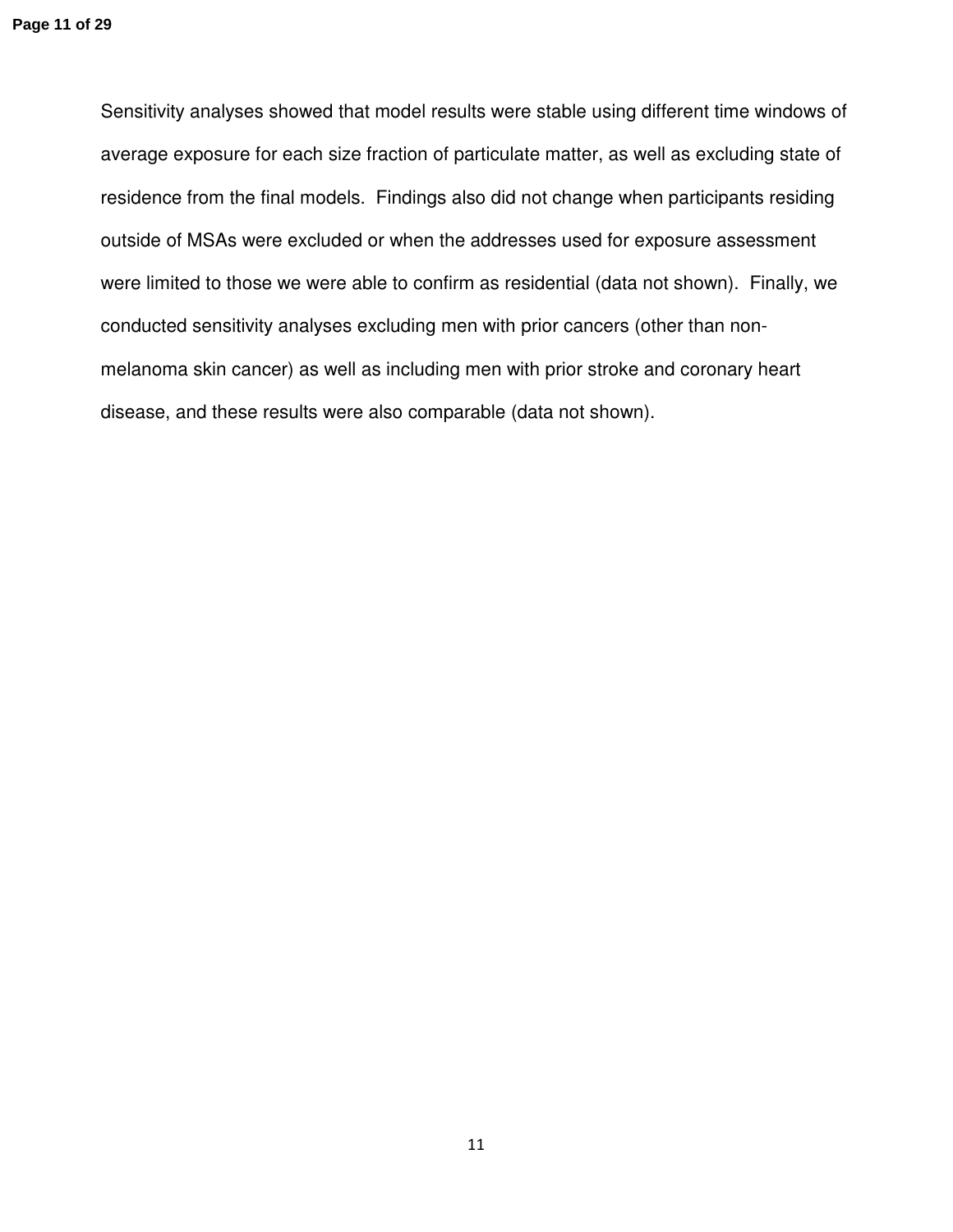# **Discussion**

Among men participating in the Health Professionals Follow-up Study cohort, living in the Northeastern and Midwestern US, we found no evidence of an association between all cause mortality and an interquartile range increase in estimated exposure to  $PM<sub>2.5</sub>$ ,  $PM<sub>10</sub>$ .  $_{2.5}$  or PM<sub>10</sub> averaged over the prior 12 months. We observed similar results for total CVD and fatal CHD with all size fractions of particulate exposures and with  $PM_{2.5}$  and  $PM_{10}$  for ischemic strokes. Risk of ischemic stroke and risk of nonfatal MI were slightly elevated with increases in  $PM_{10-2.5}$  and with all sizes of particulate exposures, respectively.

In contrast to other cohort studies of chronic exposures among men and women combined, the present study showed essentially no association. Both the original and extended follow-up of the Harvard Six Cities Study found all cause and cardiopulmonary mortality significantly associated with long-term exposures to  $PM<sub>2.5</sub>$ , with increased risks for all cause mortality ranging from 13 to 16% and cardiopulmonary risks from 18 to 28% for each 10  $\mu$ g/m<sup>3</sup> increase in PM<sub>2.5</sub> (Dockery et al. 1993; Laden et al. 2006). The original and extended American Cancer Society Study included data collected as part of the nationwide Cancer Prevention Study II, restricting the approximately 1.2 million participants to those living in metropolitan areas with available pollution data. Reported risks associated with  $PM<sub>2.5</sub>$  were lower than those from the Harvard Six Cities Study but still statistically significant (ranging from 4 to 6% for all cause and 6 to 9% for cardiopulmonary mortality per 10  $\mu$ g/m<sup>3</sup> increase in PM<sub>2.5</sub>) (Pope et al. 2002; Pope et al. 1995). A recent reanalysis of the American Cancer Society Study exploring adjustment for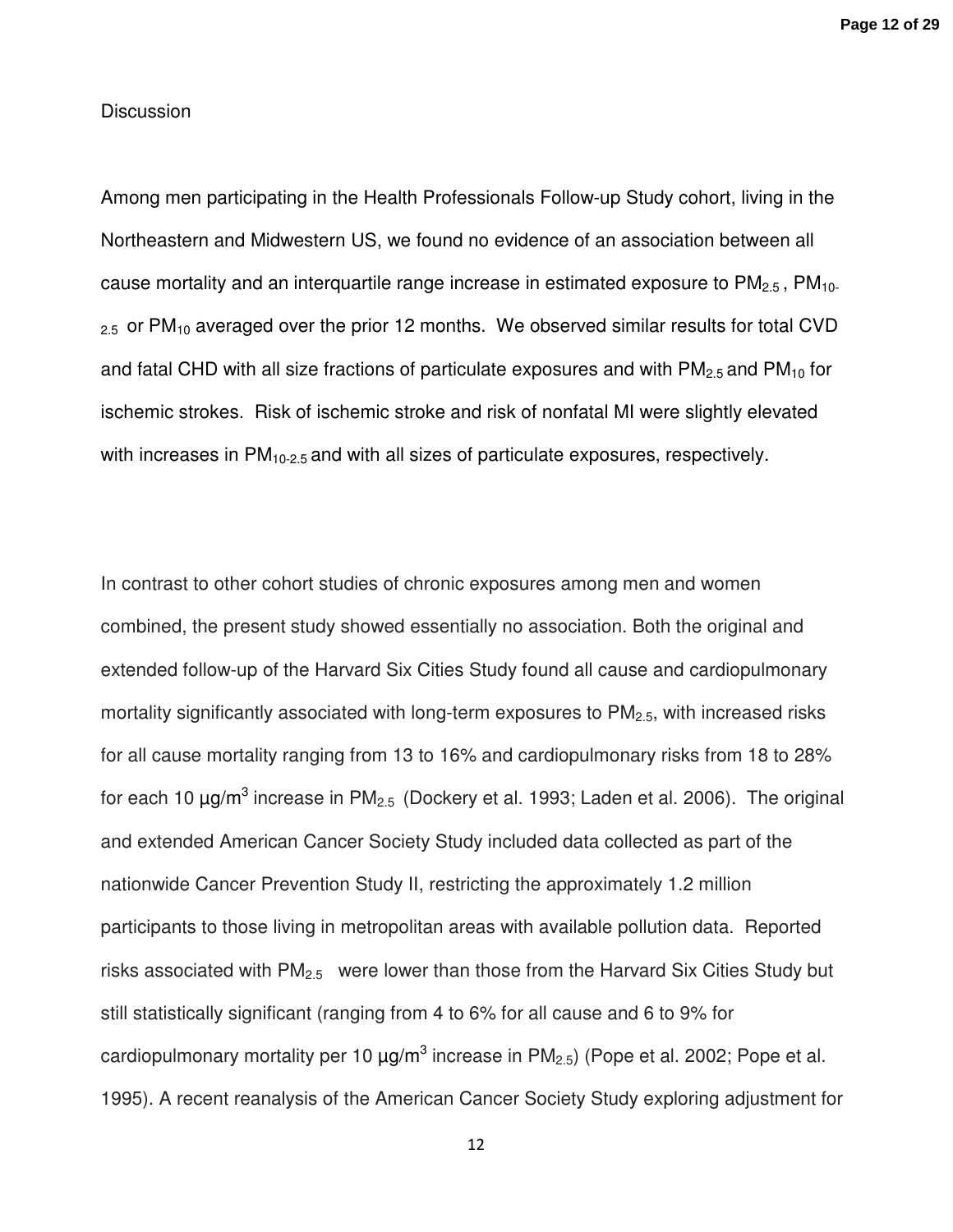ecologic covariates also found an increase when adjusting for median household income (per 10 $\mu$ g/m<sup>3</sup> increase in PM<sub>2.5</sub> relative risk (RR) for all cause mortality: 1.05; 95%CI: 1.03,1.07) compared with no adjustment for ecologic covariates (RR for  $PM_{2.5}$ : 1.03; 95%CI: 1.02,1.05)(Krewski et al. 2009). In the Medicare Cohort Air Pollution Study, Zeger and colleagues examined the relationship of all cause mortality with a 6 year average exposure to fine particulates in zip code regions of the eastern region of the US, which encompassed our study's geographic area (Zeger et al. 2008). The risk associated with a 10µg/m<sup>3</sup> increase in PM2.5 exposure was 6.8% (95%CI: 4.9 to 8,7%), adjusting for socioeconomic status (education, poverty, unemployment, income) and chronic obstructive pulmonary disease. Results were stronger for the Central US (13.2; 95%CI: 9.5 to 16.9) and lower for the Western US (-1.1; 95%CI: -3.0 to 0.8). Results from the Netherlands Cohort Study (NCLS) of men and women were similar to American Cancer Society Study findings(Brunekreef et al. 2009). The risk of CVD mortality was 1.04(95%CI: 0.90 , 1.21) with a 10  $\mu$ g/m<sup>3</sup> increase in PM<sub>2.5.</sub> However, the same risk for an embedded case-cohort study was 0.83 (95%CI: 0.60, 1.15), adjusting for a much larger number of potential confounders. Lastly, similar to our findings, a study of male veterans (Lipfert et al. 2006) did not find evidence of an association between PM<sub>2.5</sub> in  $\mu$ g/m<sup>3</sup> (mean 14.3  $\mu$ g/m<sup>3</sup>; standard deviation 3.0 $\mu$ g/m<sup>3</sup>) and all cause mortality, however the study found an association with traffic density suggesting that traffic-related pollution may be more important in men.

Differences between our study findings and previously published results may stem from differences in the populations examined, pollution measures and covariates that were considered in analyses. For example, city specific  $PM<sub>2.5</sub>$  averages in the Harvard Six Cities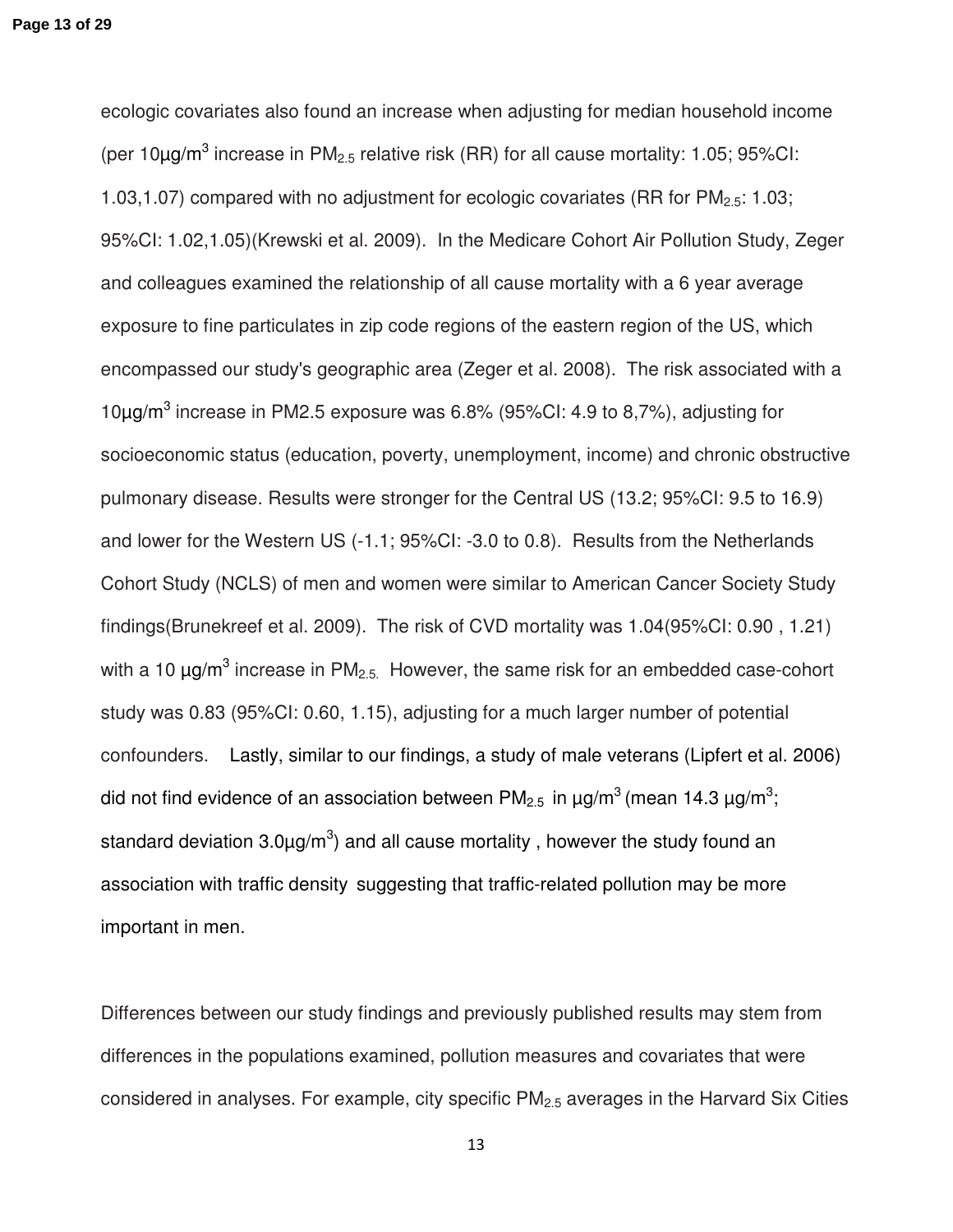**Page 14 of 29**

Study ranged from 11.4 to 29.0  $\mu$ g/m<sup>3</sup> in the original time period (Dockery et al. 1993) and from 10.2 to 22.0  $\mu$ g/m<sup>3</sup> in the extended period (Dockery et al. 1993; Laden et al. 2006), which includes our range of average estimated exposure from baseline: 17.8 $\mu$ g/m<sup>3</sup> to the final year of follow-up:12.5 $\mu$ g/m<sup>3</sup>. However, the Harvard Six Cities Study population exhibited higher percentages of smokers, a lower level of educational attainment, and between 28 to 53% occupationally exposed to dust/fumes, factors that may increase susceptibility to ambient air pollution exposures. Metropolitan area  $PM<sub>25</sub>$  measures were used to estimate exposure in the American Cancer Society Study (Pope et al. 2002) which reported an average participant exposure of 17.7 $\mu$ g/m<sup>3</sup>, similar to our study average. As with the Harvard Six Cities Study (Dockery et al. 1993; Laden et al. 2006) and the American Cancer Society Study (Pope et al. 2002), pollution levels did not differ greatly between our study and the Medicare Cohort Air Pollution Study(Zeger et al. 2008). Using a 6 year average exposure estimated at the zip code level, the interquartile range of  $PM<sub>2.5</sub>$ exposure (12.3-15.3 for Eastern region  $\mu$ g/m<sup>3</sup>) was lower than our baseline interquartile range (15.6-19.9  $\mu$ g/m<sup>3</sup>). Reported relative risks in this study were higher than those in our study, with models adjusting for fewer and area level covariates: socioeconomic status and chronic obstructive pulmonary disease. The Medicare Cohort Study population was also of lower socioeconomic status than the health professionals, however the authors report that analyses stratified by the national median of socioeconomic status were similar. Results from the NCLS (Brunekreef et al. 2009) were more comparable to our findings; and similar to our study, they adjusted for a much larger number of potential confounders than previous studies. Full cohort analyses were adjusted for age, gender, smoking, area level income, and area. Case-cohort analyses, which showed lower relative risks, were adjusted for age, sex, weight/height squared, smoking, marital status, diet, alcohol use,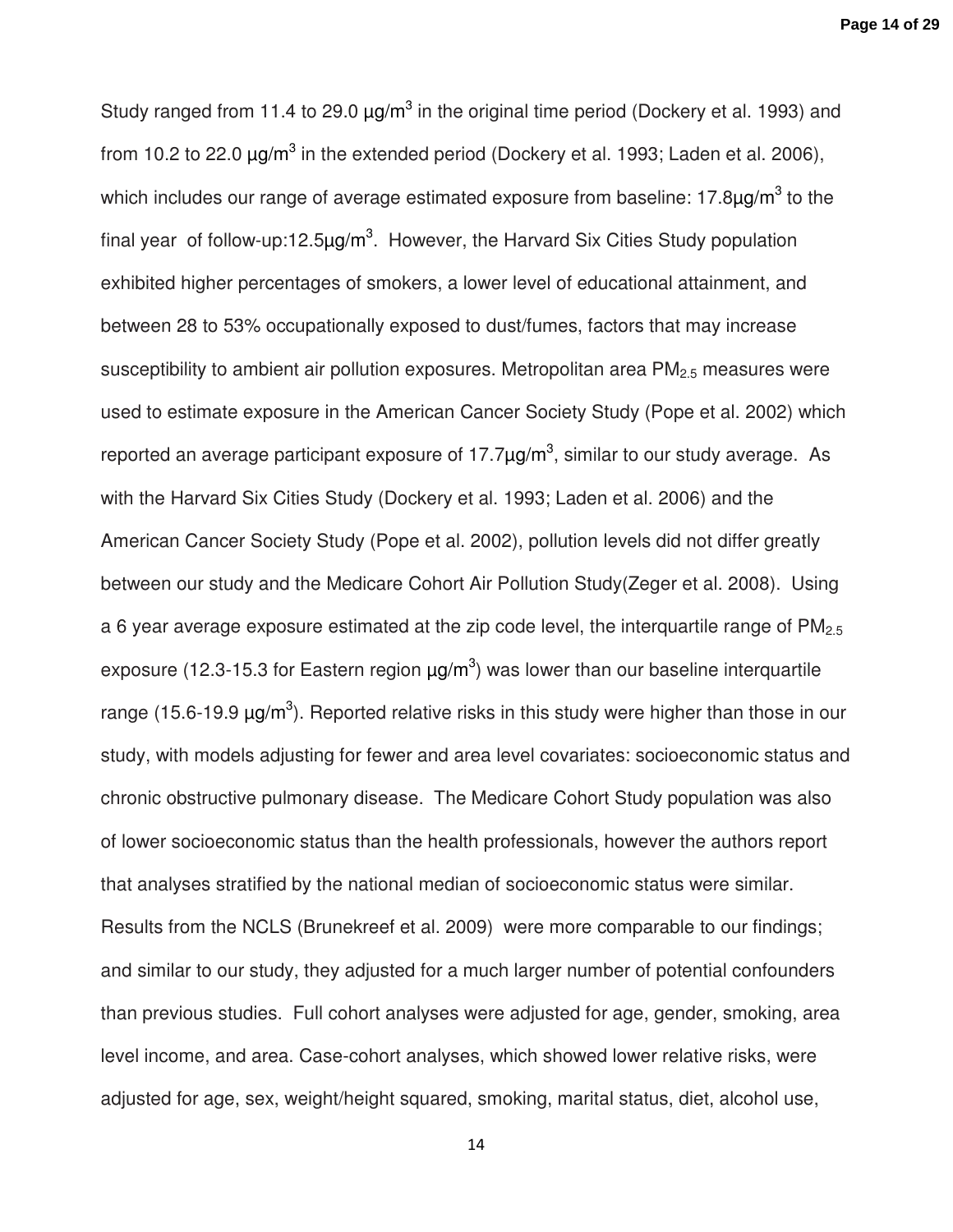education, occupation, and area level income. In addition, pollution exposure methods included the use of updated residential addresses. Lastly, we also note that though we have presented major findings in interquartile range change as well as 10  $\mu$ g/m<sup>3</sup> some direct comparisons between previously published study findings and ours are limited due to differences in the units used for incremental change.

Few studies of chronic air pollution exposures have examined cerebrovascular outcomes. In the American Cancer Society Study, Pope and colleagues reported an increased risk of 2% (95%CI: -5%, 10%) for cerebrovascular death associated with a 10  $\mu$ g/m<sup>3</sup> increase in fine particulate exposures, falling between our risk estimates for incident ischemic and hemorrhagic strokes with an interquartile range change in average PM<sub>2.5.</sub> (4  $\mu$ g/m<sup>3</sup>) (Pope et al. 2004). Among a national cohort of women (the Women's Health Initiative [WHI]), findings for first stroke associated with  $PM<sub>2.5</sub>$  exposures were stronger, with a reported risk of 1.28 (95%CI: 1.02, 1.61) for a 10  $\mu q/m^3$  increase (Miller et al. 2007).

Though some studies have not found significant differences between men and women, others have reported estimated effects of greater magnitude for women (Brunekreef et al. 2009; Chen et al. 2005; Miller et al. 2007; Zeger et al. 2008). Though the Medicare cohort study did not find significant gender differences, the reported mortality risks in the Eastern US associated with a  $10\mu g/m^3$  increase in PM2.5 exposure were slightly higher for women (8.5%; 95%CI: 6.3, 10.6%) than men( 7.0%;95%CI: 5.2, 8.8%) (Zeger et al. 2008). Risks for cardiovascular outcomes were much higher for the Women's Health Initiative study which showed risks of 2.21 (95%CI: 1.17, 4.16) for fatal CHD (definite diagnosis) and 1.24(95%CI: 1.09, 1.41) for total CVD with a  $10\mu g/m^3$  change in PM<sub>2.5</sub> (Miller et al. 2007).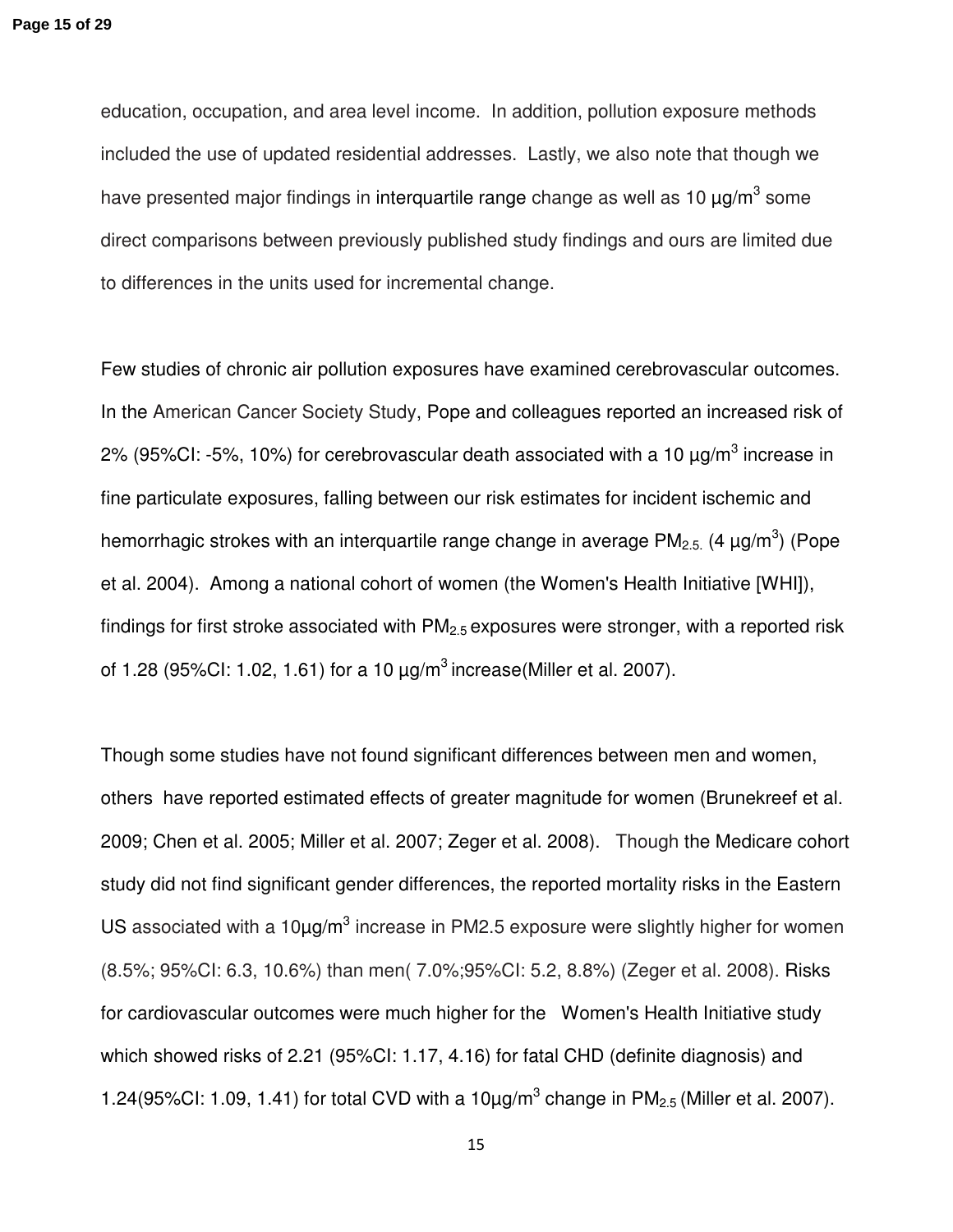**Page 16 of 29**

Average PM<sub>2.5,</sub> exposure (13.5  $\mu$ g/m<sup>3</sup>) and educational level were lower among this population than for our study of men, but they were comparable overall for many other health risks and behaviors. Relative risks were also stronger in the Nurses' Health Study, which used the same exposure estimation methods and geographic area as the current study, though the women generally showed worse health indicators (e.g. less physically active, more current smokers) and lived in areas of lower socioeconomic status (Puett et al. 2009; Puett et al. 2008). The HRs for all cause mortality were 1.26 (95%CI: 1.02, 1.54), 1.03 (95%CI: 0.89,1.18), 1.07 (95%CI: 0.97,1.18) with a 10 µg/m<sup>3</sup> change in PM<sub>2.5,</sub> PM<sub>10-2.5</sub> and PM<sub>10</sub> respectively and 2.02 (95%CI: 1.07, 3.78) for fatal CHD with a 10µg/m<sup>3</sup> change in  $PM<sub>2.5</sub>$  in models adjusting for similar potential confounders(Puett et al. 2009). Relative risks for nonfatal MI appear to be stronger in the current study of men (Nurses' Health Study HR: 0.73; 95%CI: 0.48, 1.12 for a 10 $\mu$ g/m<sup>3</sup> change in PM<sub>2.5</sub>). The Adventist Health Study on the Health Effects of Smog (AHSMOG) cohort study of men and women also reported stronger estimated effects among women for fatal CHD with higher overall levels of  $PM_{10}$  and  $PM_{2.5}$  exposure than those in the current study (Chen et al. 2005). For a  $10\mu$ g/m<sup>3</sup> change in PM<sub>2.5</sub>, the risk for women was 1.42 (95%CI: 1.06, 1.90) and 0.90 (95%CI: 0.76, 1.05) for men. Relative risks associated with  $PM_{10}$  and  $PM_{10-2.5}$  were also higher than comparable risks for men; however given the differences in exposure contrasts, results are not directly comparable. However, as for the Nurses and Health Professionals air pollution study comparisons, we cannot rule out the impact of education and lifestyle differences. Men in the AHSMOG study exhibited slightly higher levels of education and physical activity than the women.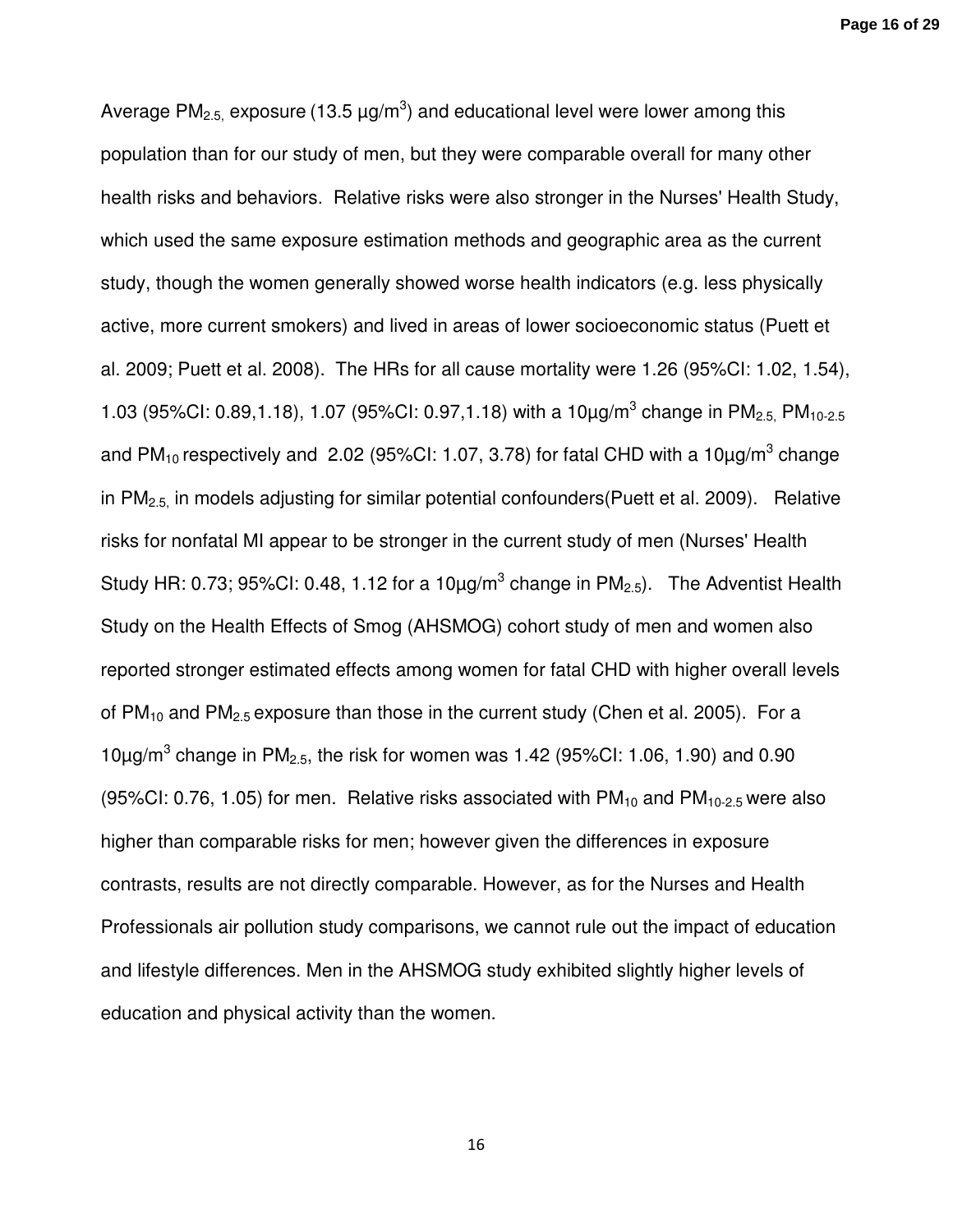Modification of air pollution associated outcomes by gender is biologically plausible based on studies that have shown greater fractions of deposition for inhaled particles among women(Bennett et al. 1996; Jaques and Kim 2000). As Dockery and Stone (Dockery and Stone 2007) suggest, the evidence may also point to increased susceptibility to air pollution due to an underlying cardiac profile that is more common among women, given that gender differences in the studies described appear more consistent with respect to cardiovascular outcomes and studies have shown gender differences in the cardiovascular pathways that air pollution may impact (Krishnan et al. 2009, Kublickiene and Luksha 2008; Mizia-Stec et al. 2007, Noon et al. 2008). However, the specific biological mechanisms through which particulate matter air pollution effects all cause mortality and cerebrovascular and cardiovascular disease outcomes have not been fully elucidated. Proposed pathways include endothelial dysfunction, oxidative stress and inflammation (Donaldson et al. 2001; Pope et al. 2004; Pope and Dockery 2006; Utell et al. 2002).

Our GIS-based temporal spatial smoothing models of PM exposures resulted in estimates that fell into the range of exposures reported by previous studies. As previously reported, our models showed high predictive accuracy and precision with  $R^2$  ranging from 0.62 to 0.77 (Yanosky et al. 2008, Yanosky et al. 2009). However the possibility of residual confounding exists as we did not include such environmental covariates as temperature. However, given that the risk sets in the Cox model are updated monthly and we control for state and season in the model, the level of residual confounding is likely to be negligible. We also did not have information on behavioral covariates, such as time spent outside or proportion of time spent at the address, which may lead to misclassification in the personal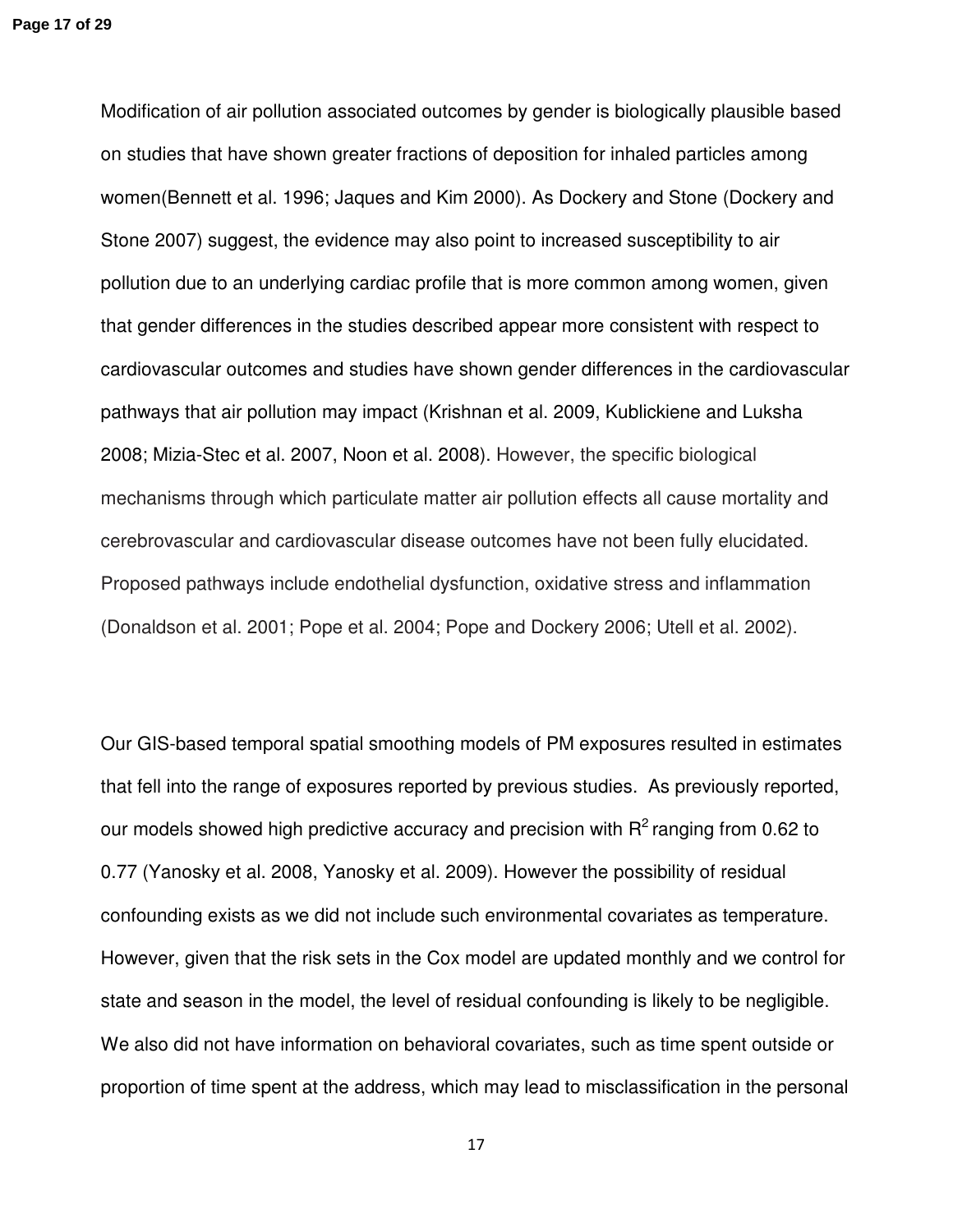**Page 18 of 29**

exposure estimate. Part of the difference between these results and those from the Nurses' Health Study may be due to residential addresses being used for the nurses while a mixture of occupational and residential addresses were available for the health professionals. However, results did not change for the men when the analysis was restricted to known residential addresses.

Findings from the current study may not be generalizeable to other populations of men. Our study population represented a narrower range of socioeconomic status and fewer occupational exposures to dust and fumes than the US population as a whole. The Health Professionals Follow-Up Study consisted of health professionals with high levels of educational attainment, physical activity, never smokers, and low risk diets. Therefore, they are likely to be much healthier than average. The death rate in the general population of US men aged 65 to 69 has been estimated to be 2,125 deaths per 100,000 person years (Centers for Disease Control and Prevention August 21, 2007), while the rate of nonaccidental deaths in the Health Professionals Follow-up Study is 1,275 per 100,000 person years. Similarly, the incidence rate of cardiovascular disease in this cohort (7.8 cases per 1,000 person years) (National Heart Lung and Blood Institute National Institutes of Health May 2006) is lower than that reported by the Framingham Heart Study (34.6 cases per 1,000 person years for men aged 65 to 74), a study more representative of the general population. However, it should be noted that rates could be somewhat more similar than those reported here, due to our inability to make exact comparisons to our age strata and time period.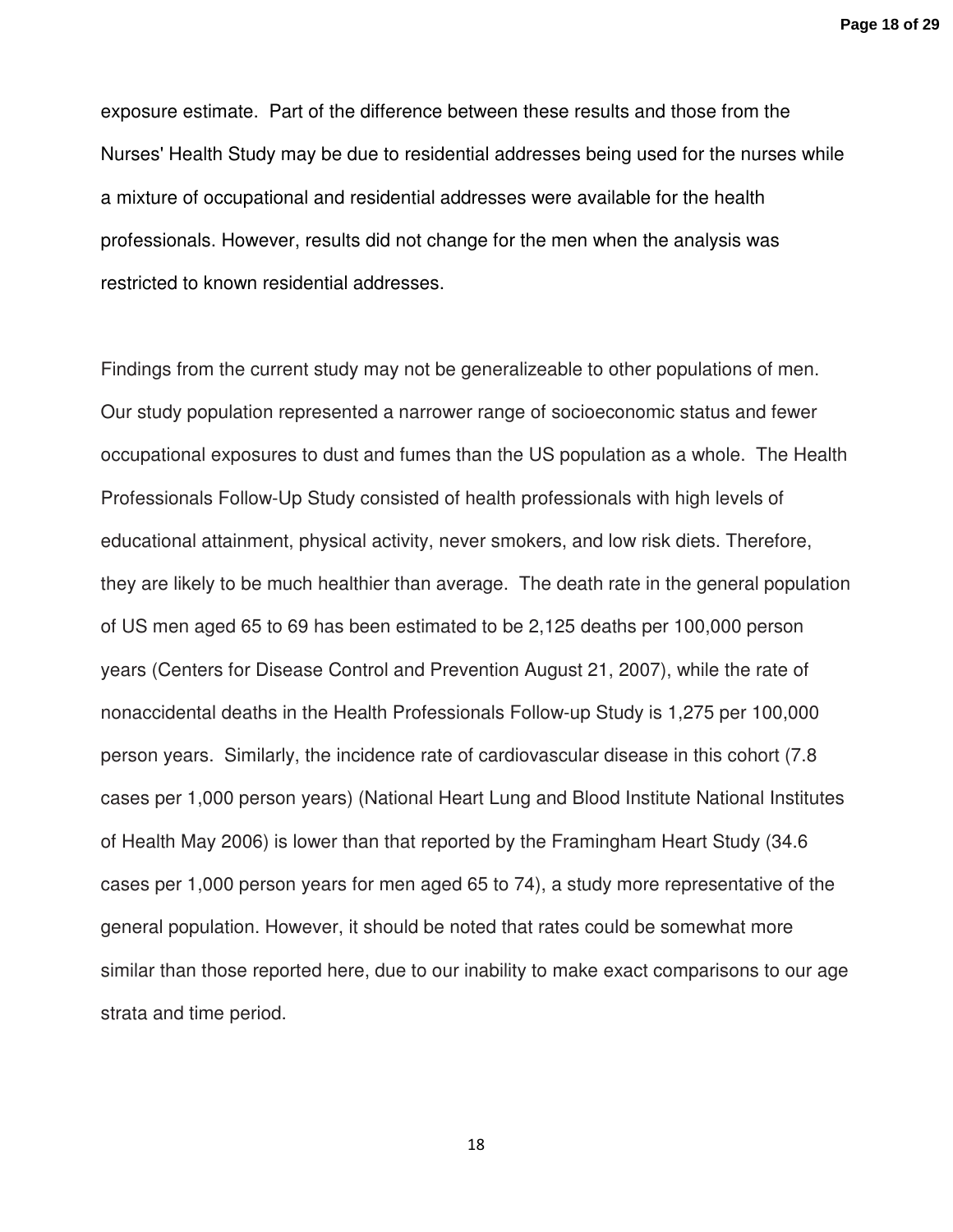Findings have been somewhat inconsistent regarding the impact of socioeconomic status on relationships between mortality(Bateson and Schwartz 2004; Krewski et al. 2000; Pope et al. 2002), cardiovascular disease and air pollution exposures; however as Bateson and Schwartz (Bateson and Schwartz 2004)suggest, inconsistencies may be due somewhat to differences in the geographic scale of these measures with individual level measures showing higher risk for lower educational attainment. In the reanalysis of the American Cancer Society Study, men with education above high school showed risks of all cause mortality comparable to those found in our study (1.02; 95%CI: 0.89, 1.17) (Krewski et al. 2000). Healthier lifestyles may also reduce risks from air pollution, as demonstrated by increased risks of air pollution-associated cardiovascular outcomes among those with larger BMIs(Miller et al. 2007; Puett et al. 2009; Puett et al. 2008). The impact of health behaviors in this population will be examined in detail in further work. In addition, the current study was restricted to the Northeastern and Midwestern US and the addresses used for assigning air pollution exposure estimates were a mixture of work and residential addresses. Differences in findings from the current study compared with some other cohort studies may be partially due to the differences in regional pollutant mixtures, given that other cohort studies covered larger or dissimilar geographic areas of the US (Dockery et al. 1993; Laden et al. 2006; Pope et al. 2002; Zeger et al. 2008). For example, Zeger et al. (Zeger et al. 2008) reported stronger risks for the Central versus Eastern regions of the US. However, this does not account for the stronger risks found among Nurses' Health Study Cohort participants, as those studies were conducted in the same geographic region as the current study(Puett et al. 2009; Puett et al. 2008).

# **Conclusion**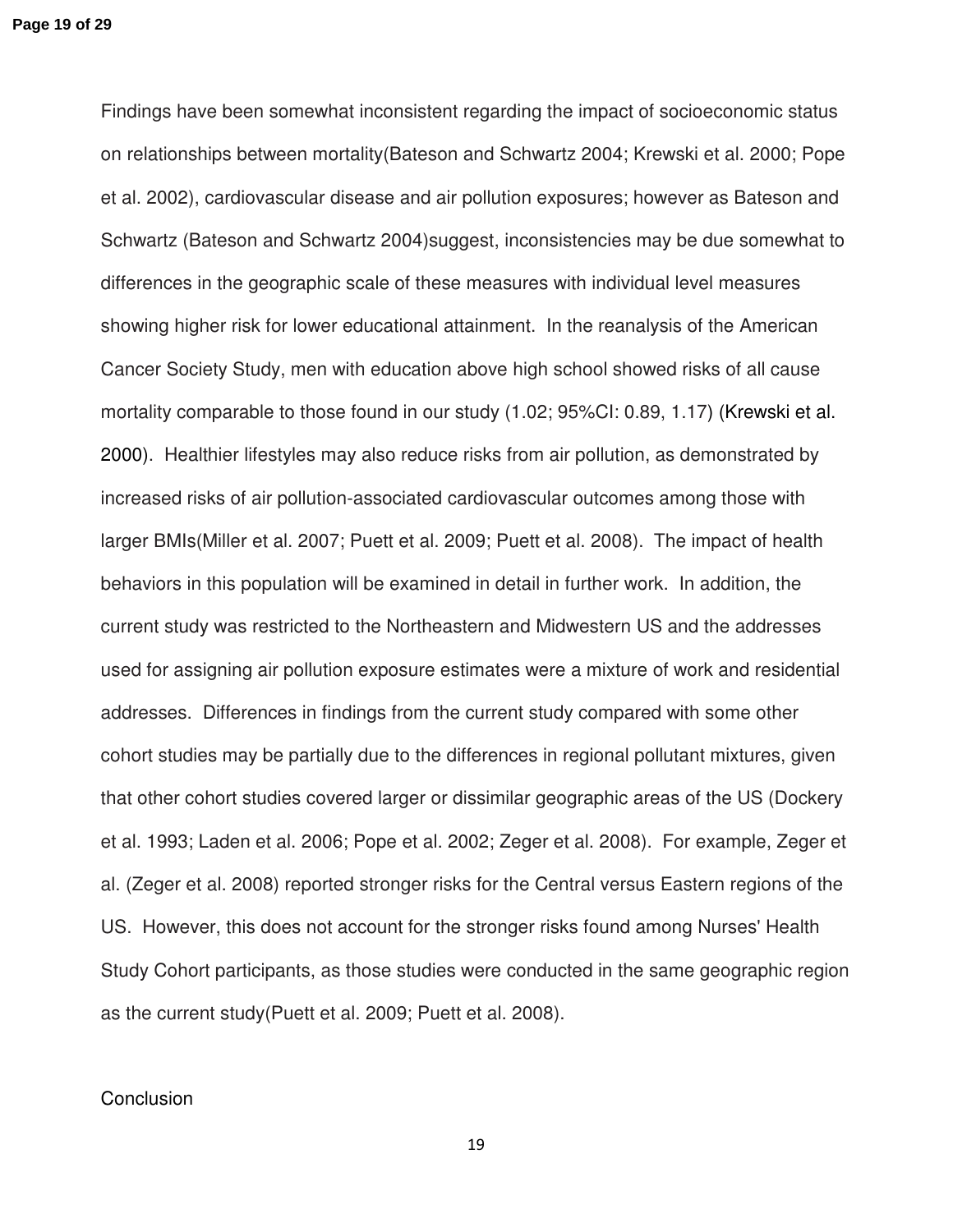Overall, associations of chronic particulate matter exposures with all cause mortality or cardiovascular disease outcomes were not evident in this population of male health professionals living in the Northeastern and Midwestern US. The lower relative risks found in this study should be explored further to ascertain whether men with high SES and healthy lifestyles are less susceptible to cardiovascular outcomes associated with longterm particle exposure.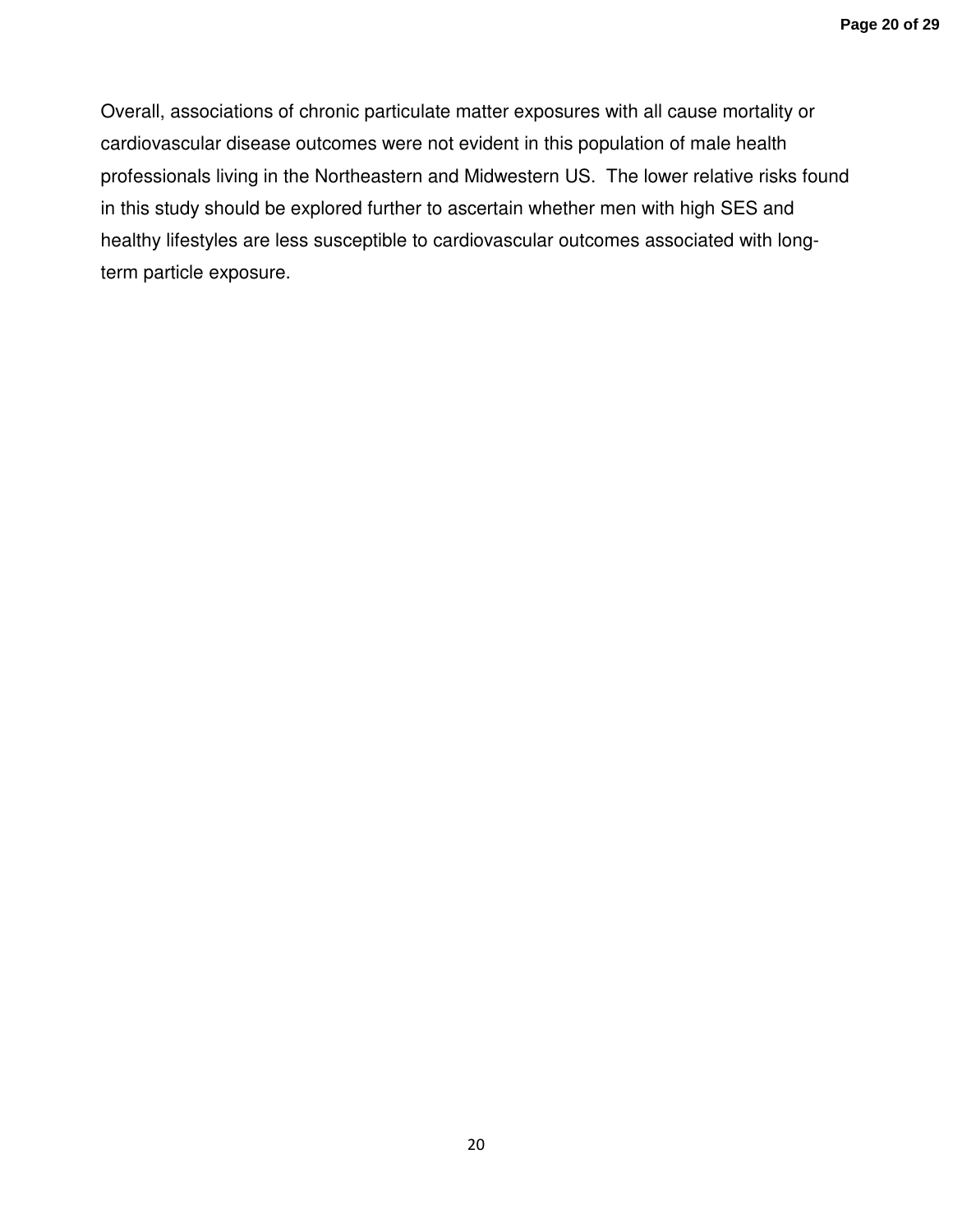#### References

- Bateson TF, Schwartz J. 2004. Who is sensitive to the effects of particulate air pollution on mortality? A case-crossover analysis of effect modifiers. Epidemiology 15(2):143- 149.
- Bennett WD, Zeman KL, Kim C. 1996. Variability of fine particle deposition in healthy adults: effect of age and gender. Am J Respir Crit Care Med 153(5):1641-1647.
- Brunekreef B, Beelen R, Hoek G, Schouten L, Bausch-Goldbohm S, Fischer P, et al. 2009. Effects of long-term exposure to traffic-related air pollution on respiratory and cardiovascular mortality in the Netherlands: the NLCS-AIR study. Res Rep Health Eff Inst(139):5-71; discussion 73-89.
- Centers for Disease Control and Prevention. August 21, 2007. National Vital Statistics Reports. Deaths: Final Data for 2004.
- Chen LH, Knutsen SF, Shavlik D, Beeson WL, Petersen F, Ghamsary M, et al. 2005. The association between fatal coronary heart disease and ambient particulate air pollution: Are females at greater risk? Environ Health Perspect 113(12):1723-1729.
- Chiuve SE, Rexrode KM, Spiegelman D, Logroscino G, Manson JE, Rimm EB. 2008. Primary prevention of stroke by healthy lifestyle. Circulation 118(9):947-954.
- Cho E, Rimm EB, Stampfer MJ, Willett WC, Hu FB. 2002. The impact of diabetes mellitus and prior myocardial infarction on mortality from all causes and from coronary heart disease in men. J Am Coll Cardiol 40(5):954-960.
- COMEAP, Cardiovascular Disease and Air Pollution. 2006. A Report by the Committee on the Medical Effects of Air Pollutant's Cardiovascular Sub-Group. London, United Kingdom: United Kingdom Department of Health.
- Dockery DW, Pope ACd, Xu X, Spengler JD, Ware JH, Fay ME, et al. 1993. An association between air pollution and mortality in six U.S. cities. N Engl J Med 329(24):1753-1759.
- Dockery DW, Pope CA, 3rd, Xu X, Spengler JD, Ware JH, Fay ME, et al. 1993. An association between air pollution and mortality in six U.S. cities. N Engl J Med 329(24):1753-1759.
- Dockery DW, Stone PH. 2007. Cardiovascular risks from fine particulate air pollution. N Engl J Med 356(5):511-513.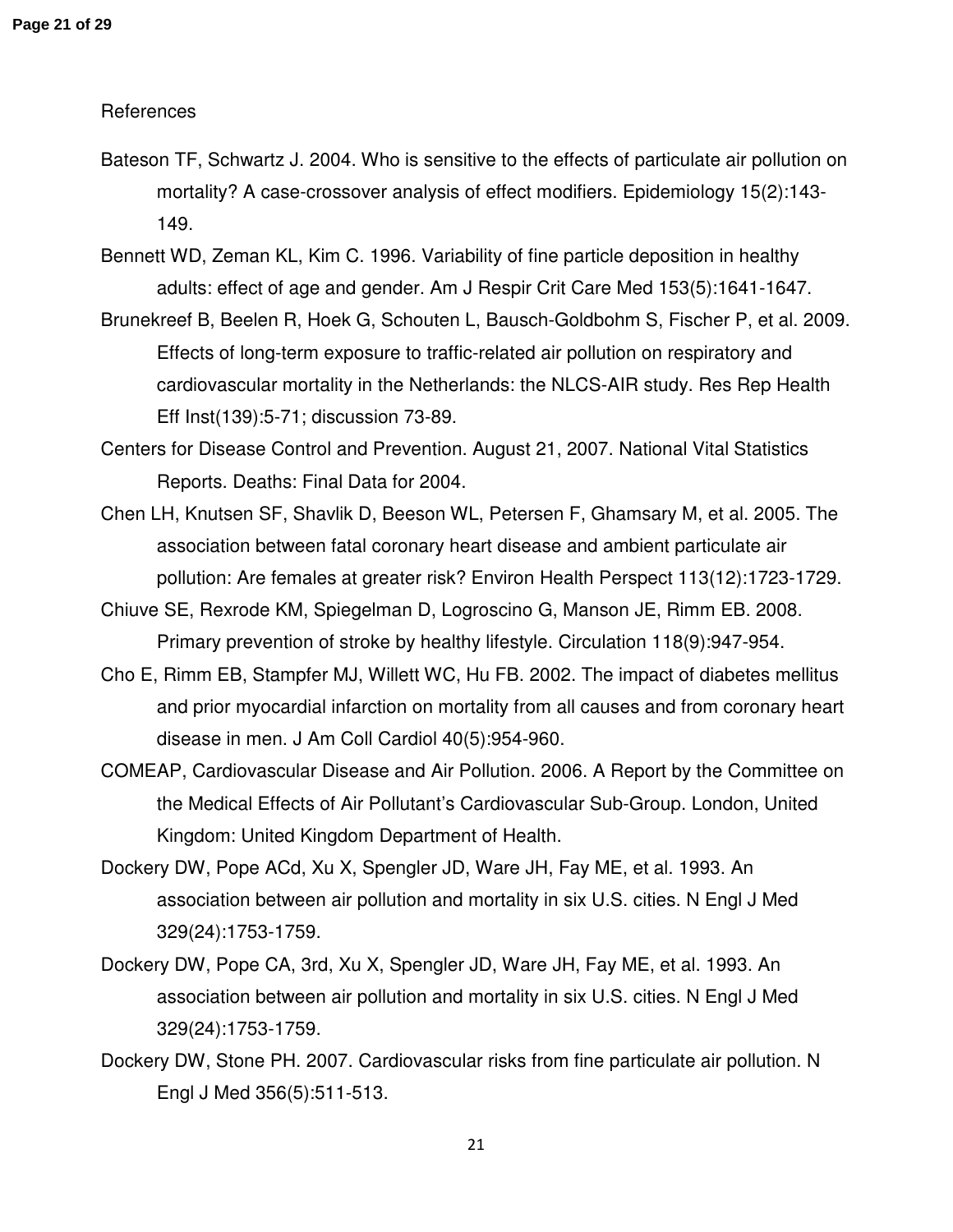- Donaldson K, Stone V, Seaton A, MacNee W. 2001. Ambient particle inhalation and the cardiovascular system: potential mechanisms. Environ Health Perspect 109 Suppl 4:523-527.
- Eftim SE, Samet JM, Janes H, McDermott A, Dominici F. 2008. Fine particulate matter and mortality: a comparison of the six cities and American Cancer Society cohorts with a medicare cohort. Epidemiology 19(2):209-216.
- Hu FB, Manson JE, Stampfer MJ, Colditz G, Liu S, Solomon CG, et al. 2001. Diet, lifestyle, and the risk of type 2 diabetes mellitus in women. N Engl J Med 345(11):790-797.
- Jaques PA, Kim CS. 2000. Measurement of total lung deposition of inhaled ultrafine particles in healthy men and women. Inhal Toxicol 12(8):715-731.
- Krewski D, Burnett RT, Goldberg MS, Hoover K, Siemiatycki J, Jerrett M, et al. 2000. Reanalysis of the Harvard Six Cities Study and the American Cancer Society Study of Particulate Air Pollution and Mortality: A Special Report of the Institute's Particle Epidemiology Reanalysis Project. Cambridge, MA: Health Effects Institute.
- Krewski D, Jerrett M, Burnett RT, Ma R, Hughes E, Shi Y, et al. 2009. Extended follow-up and spatial analysis of the American Cancer Society study linking particulate air pollution and mortality. Res Rep Health Eff Inst(140):5-114; discussion 115-136.
- Laden F, Schwartz J, Speizer FE, Dockery DW. 2006. Reduction in fine particulate air pollution and mortality: Extended follow-up of the Harvard Six Cities study. Am J Respir Crit Care Med 173(6):667-672.
- Levy JI, Hammitt JK, Spengler JD. 2000. Estimating the mortality impacts of particulate matter: what can be learned from between-study variability? Environ Health Perspect 108(2):109-117.
- Lipfert FW, Baty JD, Miller JP, Wyzga RE. 2006. PM2.5 constituents and related air quality variables as predictors of survival in a cohort of U.S. military veterans. Inhal Toxicol 18(9):645-657.
- Miller KA, Siscovick DS, Sheppard L, Shepherd K, Sullivan JH, Anderson GL, et al. 2007. Long-term exposure to air pollution and incidence of cardiovascular events in women. N Engl J Med 356(5):447-458.
- National Heart Lung and Blood Institute National Institutes of Health. May 2006. Incidence and Prevalence: 2006 Chart Book on Cardiovascular and Lung Diseases.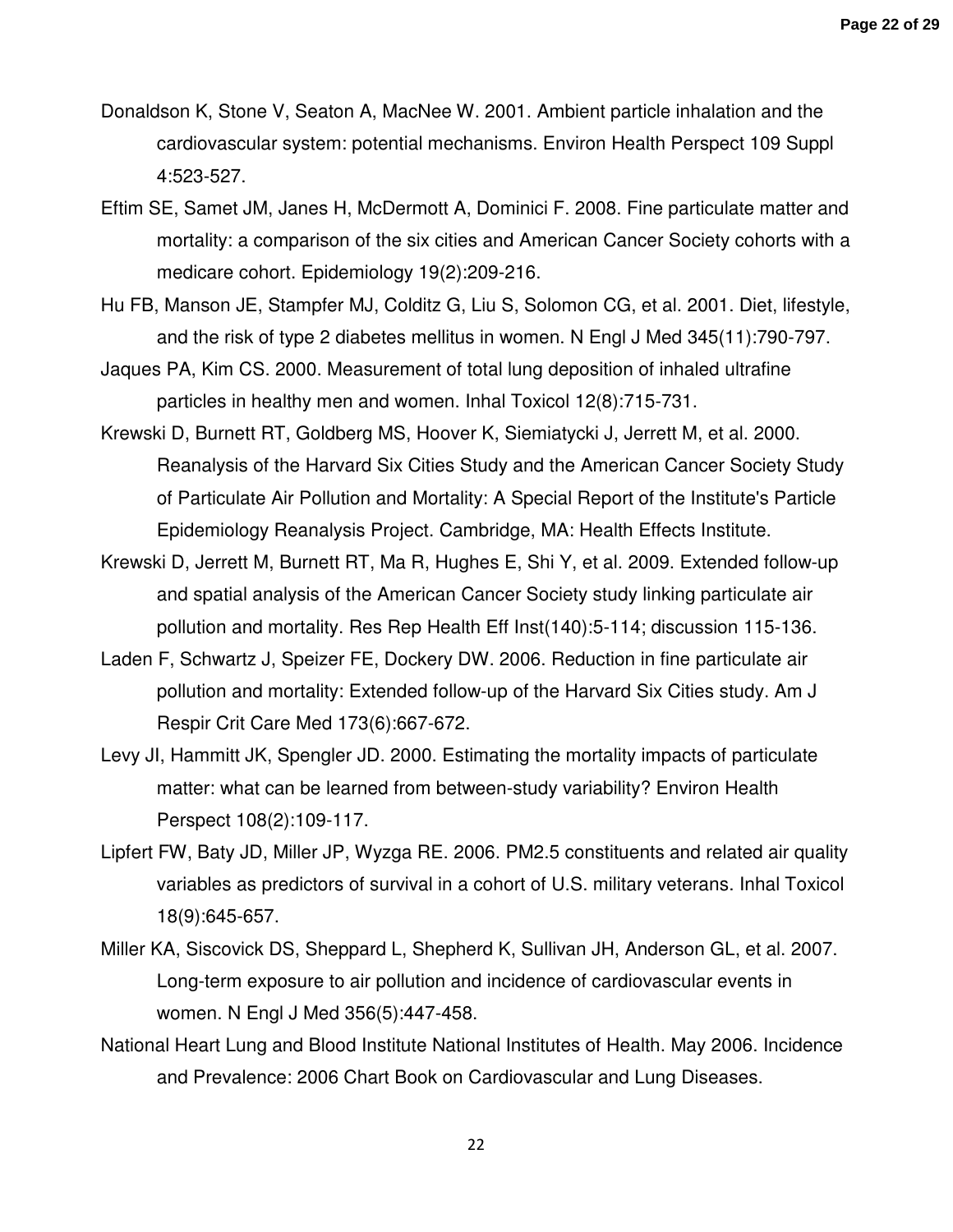- Paciorek CJ, Yanosky JD, Puett RC, Laden F, Suh H. 2009. Practical large-scale spatiotemporal modeling of particulate matter concentrations. Annals of Applied Statistics 3:369-396.
- Pischon T, Girman CJ, Sacks FM, Rifai N, Stampfer MJ, Rimm EB. 2005. Non-highdensity lipoprotein cholesterol and apolipoprotein B in the prediction of coronary heart disease in men. Circulation 112(22):3375-3383.
- Pope CA, 3rd, Burnett RT, Thun MJ, Calle EE, Krewski D, Ito K, et al. 2002. Lung cancer, cardiopulmonary mortality, and long-term exposure to fine particulate air pollution. Jama 287(9):1132-1141.
- Pope CA, 3rd, Burnett RT, Thurston GD, Thun MJ, Calle EE, Krewski D, et al. 2004. Cardiovascular mortality and long-term exposure to particulate air pollution: epidemiological evidence of general pathophysiological pathways of disease. Circulation 109(1):71-77.
- Pope CA, 3rd, Dockery DW. 2006. Health effects of fine particulate air pollution: lines that connect. J Air Waste Manag Assoc 56(6):709-742.
- Pope CA, 3rd, Thun MJ, Namboodiri MM, Dockery DW, Evans JS, Speizer FE, et al. 1995. Particulate air pollution as a predictor of mortality in a prospective study of U.S. adults. Am J Respir Crit Care Med 151(3 Pt 1):669-674.
- Puett RC, Hart JE, Yanosky JD, Paciorek C, Schwartz J, Suh H, et al. 2009. Chronic fine and coarse particulate exposure, mortality, and coronary heart disease in the Nurses' Health Study. Environ Health Perspect 117(11):1697-1701.
- Puett RC, Schwartz J, Hart JE, Yanosky JD, Speizer FE, Suh H, et al. 2008. Chronic particulate exposure, mortality, and coronary heart disease in the nurses' health study. Am J Epidemiol 168(10):1161-1168.
- Rose G, Blackburn, H. . 1982. Cardiovascular Survey Methods. Geneva: World Health Organization.
- Samet JM, Dominici F, Curriero FC, Coursac I, Zeger SL. 2000. Fine particulate air pollution and mortality in 20 U.S. cities, 1987-1994. N Engl J Med 343(24):1742- 1749.
- Samet JM, Zeger SL, Dominici F, Curriero F, Coursac I, Dockery DW, et al. 2000. The National Morbidity, Mortality, and Air Pollution Study. Part II: Morbidity and mortality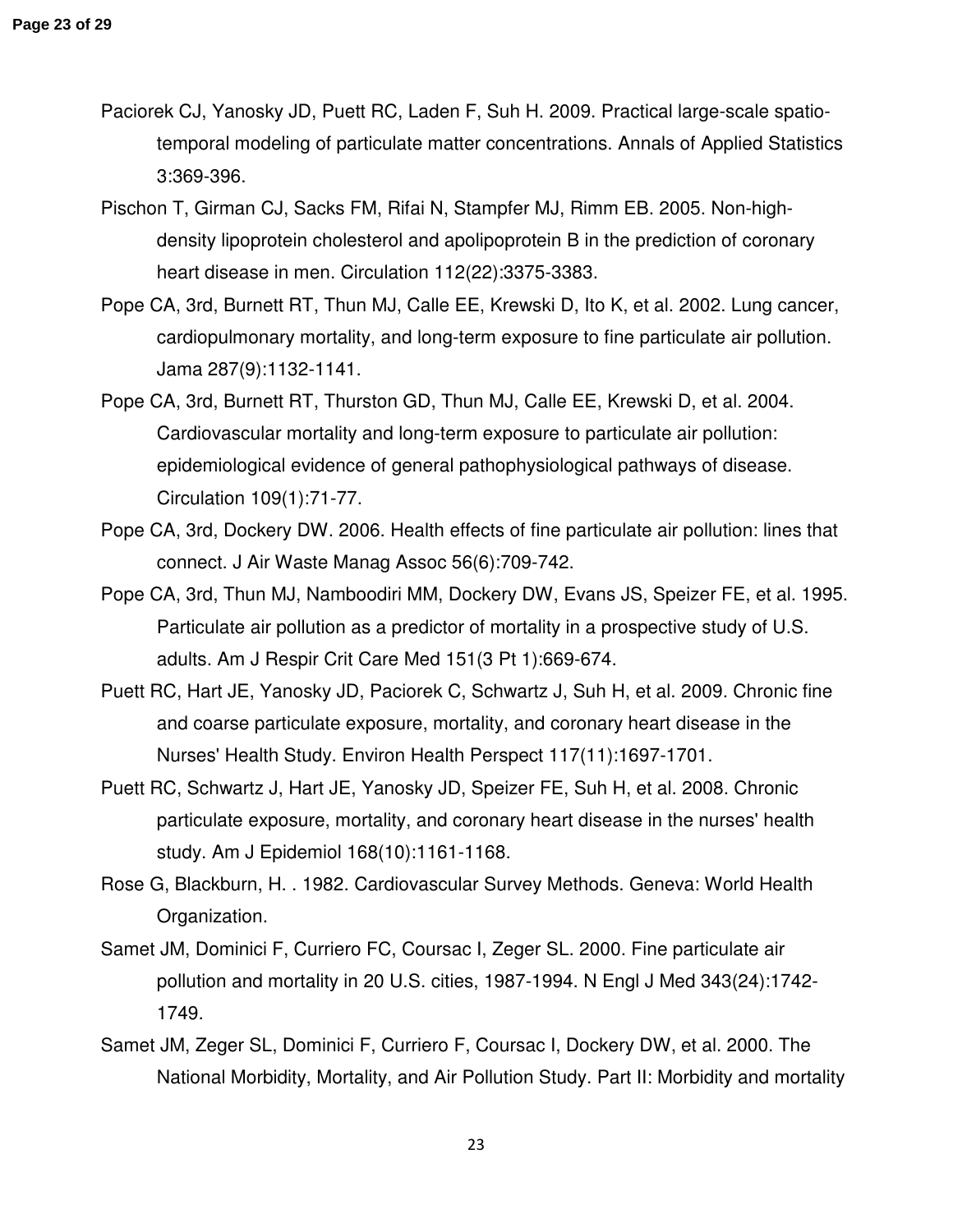from air pollution in the United States. Res Rep Health Eff Inst 94(Pt 2):5-70; discussion 71-79.

- Spengler J, Koutrakis P, Dockery D, Raizenne M, Speizer F. 1996. Health effects of acid aerosols on North American children: air pollution exposures. Environ Health Perspect 104:492–499.
- Suh H, Nishioka Y, Allen G, Koutrakis P, Burton R. 1997. The Metropolitan Acid Aerosol Characterization Study: results from the summer 1994 Washington, D.C. field study. Environ Health Perspect 105:826–834.
- Utell MJ, Frampton MW, Zareba W, Devlin RB, Cascio WE. 2002. Cardiovascular effects associated with air pollution: potential mechanisms and methods of testing. Inhal Toxicol 14(12):1231-1247.

Walker A, Robins, M,Weinfeld, FD. :I13-44. 1981. The national survey of stroke: clinical findings. . Stroke 12(2 pt 2 suppl 1):13-44.

- Yanosky J, Paciorek C, Suh H. 2009. Predicting Chronic Fine and Coarse Particulate Exposures Using Spatio-temporal Models for the Northeastern and Midwestern US Environ Health Perspect 117:522-529.
- Yanosky JD, Paciorek CJ, Schwartz J, Laden F, Puett RC, Suh H. 2008. Spatio-temporal modeling of chronic PM10 exposure for the Nurses' Health Study. Atmos Environ 42(18):4047-4062.
- Zanobetti A, Schwartz J, Dockery DW. 2000. Airborne particles are a risk factor for hospital admissions for heart and lung disease. Environ Health Perspect 108(11):1071- 1077.
- Zeger SL, Dominici F, McDermott A, Samet JM. 2008. Mortality in the Medicare population and chronic exposure to fine particulate air pollution in urban centers (2000-2005). Environ Health Perspect 116(12):1614-1619.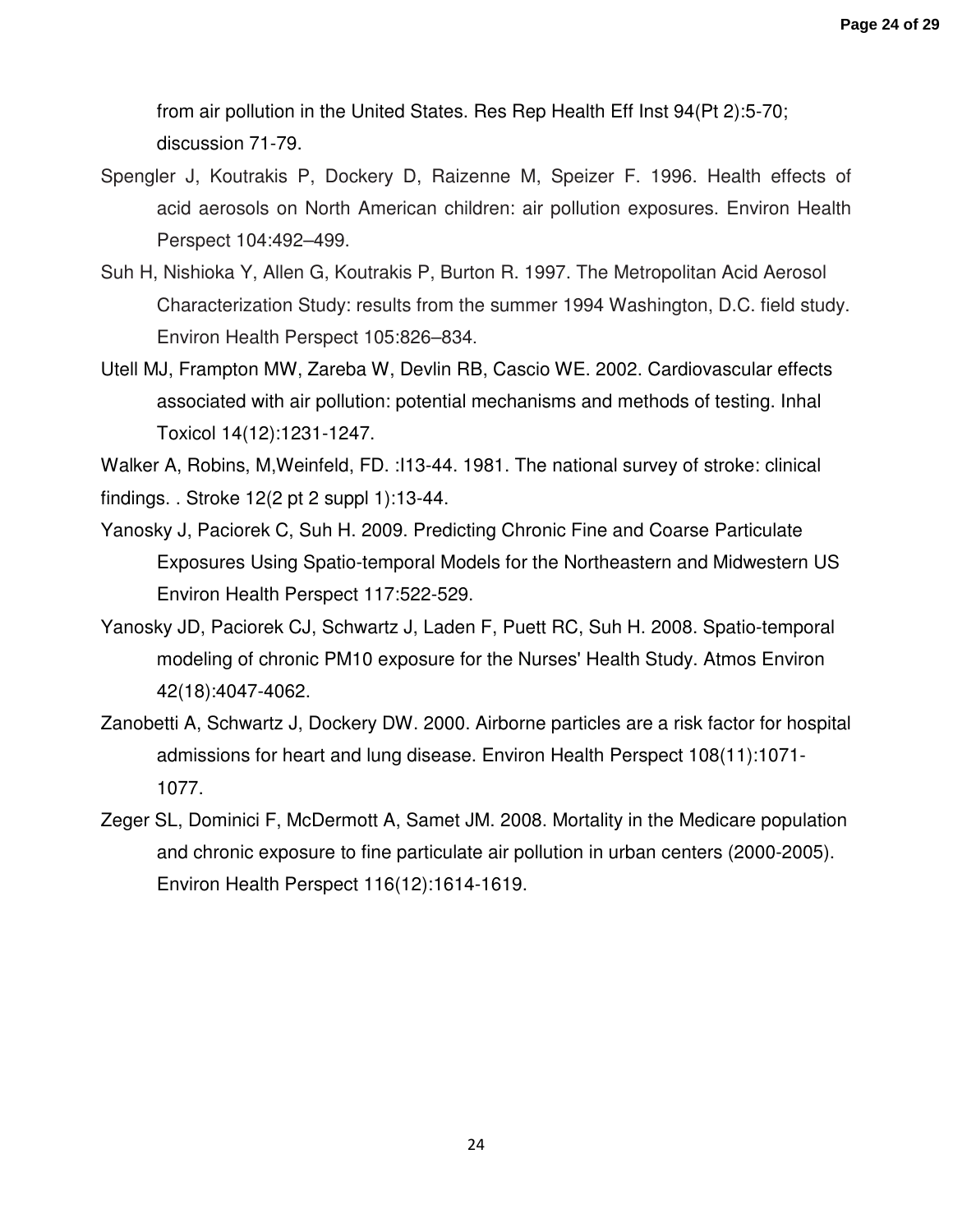Table 1. Characteristics for the Health Professionals Follow-up Study at baseline for the current study in

1989

| Variable                                                      | Mean (SD) or |
|---------------------------------------------------------------|--------------|
|                                                               | Proportion   |
| N                                                             | 17,545       |
| Mean (SD) Age                                                 | 57.4 (9.8)   |
| Mean (SD) BMI                                                 | 25.8(3.4)    |
| <b>Smoking Status</b>                                         |              |
| Never                                                         | 44.9%        |
| Current                                                       | 9.5%         |
| Former                                                        | 45.5%        |
| Mean (SD) Pack Years                                          | 25.2(19.4)   |
| Hypertension                                                  | 26.5%        |
| Hypercholesterolemia                                          | 24.3%        |
| <b>Diabetes</b>                                               | 4.3%         |
| Family History of MI                                          | 14.0%        |
| Low risk diet                                                 | 42.5%        |
| Alcohol consumption                                           |              |
| 0                                                             | 20.8%        |
| $0.1 - 4.9$ g/d                                               | 27.5%        |
| $5.0 - 14.9$ g/d                                              | 28.1%        |
| 15.0 plus g/d                                                 | 23.6%        |
| <b>Physical Activity</b>                                      |              |
| less than 3 MET hrs/week                                      | 14.9%        |
| 3 to less than 9                                              | 19.1%        |
| 9 to less than 18                                             | 19.0%        |
| 18 to less than 27                                            | 13.8%        |
| $27+$                                                         | 33.2%        |
| Mean (SD) Predicted PM <sub>10</sub> $\mu$ g/m3               | 27.9(5.8)    |
| interquartile range Predicted PM <sub>10</sub> $\mu$ g/m3     | 7.4          |
| Mean (SD) Predicted PM <sub>2.5</sub> $\mu$ g/m3              | 17.8(3.4)    |
| interquartile range Predicted $PM_{2.5} \mu g/m3$             | 4.3          |
| Mean (SD) Predicted PM <sub>10-2.5</sub> $\mu$ g/m3           | 10.1(3.3)    |
| interquartile range Predicted PM <sub>10-2.5</sub> $\mu$ g/m3 | 4.3          |

Percentages are based on complete data for participants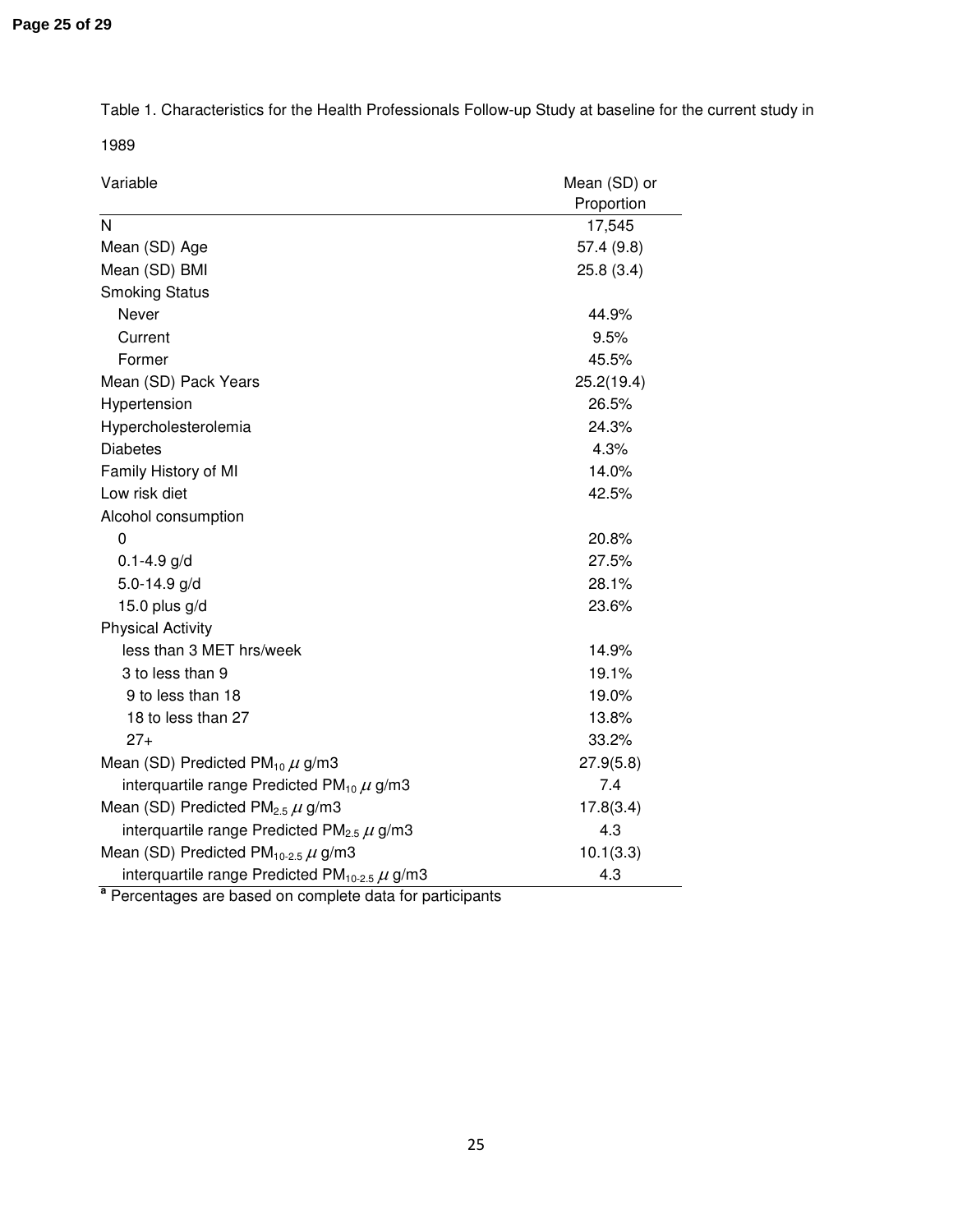**Table 2: Hazard ratios and 95% CIs for associations of an interquartile range change in average predicted particulate matter exposure adjusting for covariates** 

|                                      |              | PM <sub>2.5</sub> |                                           | $PM_{10}$               |                                   | $\overline{PM}_{10-2.5}$ |                                   |                      |
|--------------------------------------|--------------|-------------------|-------------------------------------------|-------------------------|-----------------------------------|--------------------------|-----------------------------------|----------------------|
|                                      |              |                   | 3<br>(interquartile range=4 µg/m)         |                         | 3<br>(interquartile range=7 µg/m) |                          | 3<br>(interquartile range=4 µg/m) |                      |
| Outcome                              | <b>Cases</b> | Person<br>Years   | <b>Basic</b><br><b>Model</b> <sup>a</sup> | Full Model <sup>b</sup> | <b>Basic</b> <sup>a</sup>         | Full <sup>b</sup>        | <b>Basic<sup>a</sup></b>          | Full <sup>b</sup>    |
| <b>All Cause</b><br><b>Mortality</b> | 2,813        | 220,552           | 0.96<br>(0.90, 1.03)                      | 0.94<br>(0.87, 1.00)    | 0.97<br>(0.91, 1.03)              | 0.94<br>(0.89, 1.00)     | 0.98<br>(0.93, 1.04)              | 0.96<br>(0.91, 1.02) |
| <b>Fatal CHD</b>                     | 746          | 220,562           | 1.01<br>(0.89, 1.15)                      | 0.99<br>(0.87, 1.13)    | 1.04<br>(0.93, 1.16)              | 1.01<br>(0.90, 1.14)     | 1.05<br>(0.94, 1.16)              | 1.02<br>(0.92, 1.14) |
| <b>Nonfatal MI</b>                   | 646          | 214,919           | 1.06<br>(0.92, 1.22)                      | 1.06<br>(0.92, 1.22)    | 1.05<br>(0.92, 1.18)              | 1.04<br>(0.92, 1.18)     | 1.03<br>(0.92, 1.15)              | 1.02<br>(0.91, 1.15) |
| <b>Total CVD</b>                     | 1,661        | 212,649           | 1.02<br>(0.94, 1.11)                      | 1.01<br>(0.93, 1.10)    | 1.04<br>(0.96, 1.12)              | 1.02<br>(0.95, 1.10)     | 1.04<br>(0.97, 1.11)              | 1.03<br>(0.96, 1.11) |
| Ischemic<br><b>Strokes</b>           | 230          | 218,944           | 0.84<br>(0.67, 1.06)                      | 0.86<br>(0.68, 1.08)    | 0.97<br>(0.79, 1.19)              | 0.98<br>(0.80, 1.21)     | 1.08<br>(0.90, 1.29)              | 1.08<br>(0.90, 1.30) |
| Hemorrhagic<br><b>Strokes</b>        | 70           | 220,292           | 1.14<br>(0.79, 1.65)                      | 1.17<br>(0.81, 1.69)    | 0.99<br>(0.70, 1.41)              | 1.01<br>(0.71, 1.44)     | 0.88<br>(0.63, 1.24)              | 0.90<br>(0.64, 1.26) |

<sup>a</sup> stratified by age in months, adjusting for year, season, and state of residence

<sup>b</sup> stratified by age in months, adjusting for year, season, state of residence, BMI, hypertension, hypercholesterolemia, diabetes, family history of<br>MI, smoking (status and pack years), physical activity, healthy diet, an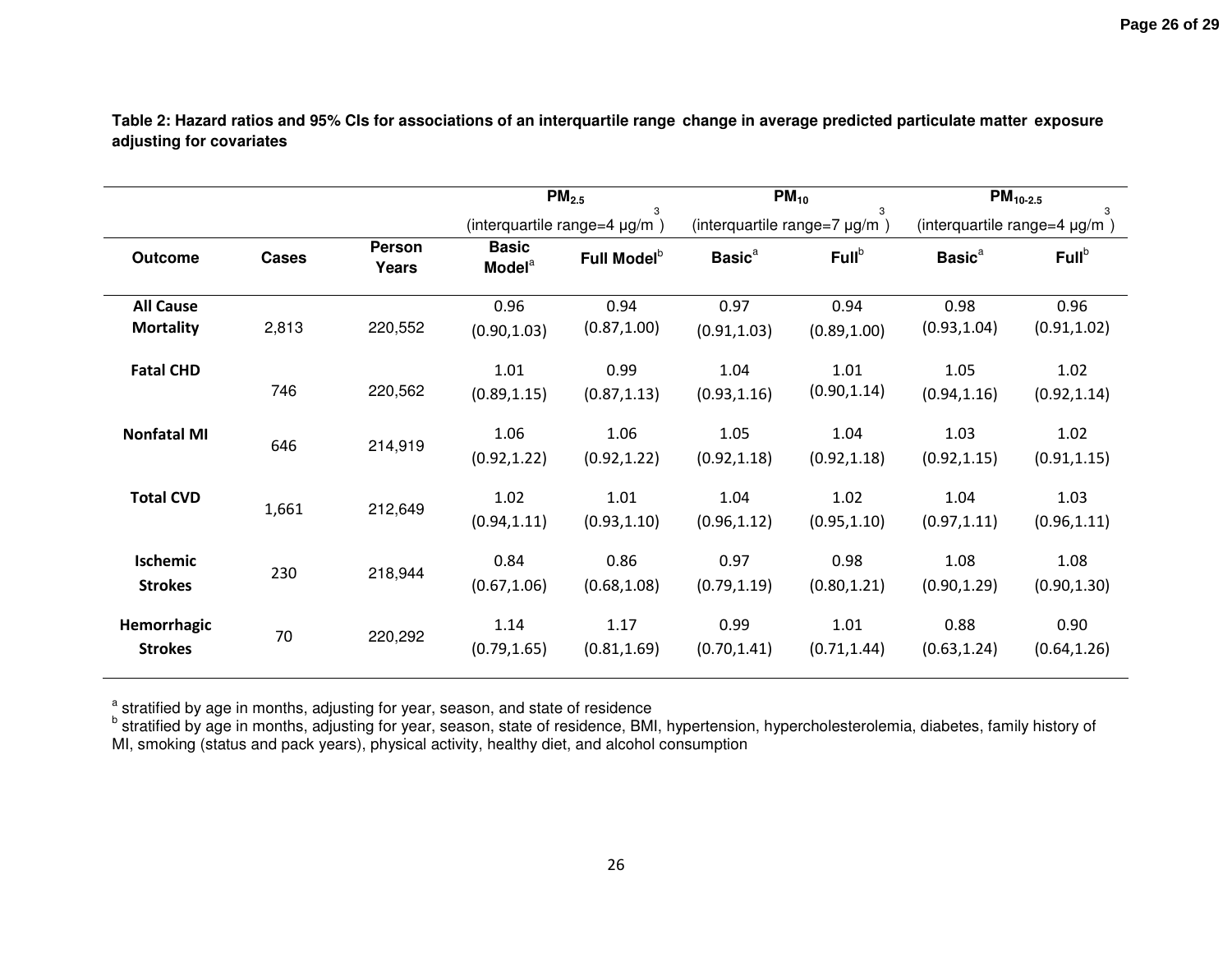| <b>Covariates included</b> | <b>All Cause</b><br><b>Mortality</b> | <b>Fatal CHD</b>               | <b>Nonfatal MI</b>             | <b>Total CVD</b>               | <b>Ischemic</b><br><b>Strokes</b> | Hemorrhagic<br><b>Strokes</b>  |
|----------------------------|--------------------------------------|--------------------------------|--------------------------------|--------------------------------|-----------------------------------|--------------------------------|
|                            | 2,813 Cases                          | 746 Cases                      | 646 Cases                      | <b>1,661 Cases</b>             | 230 Cases                         | <b>70 Cases</b>                |
|                            | 220,552<br><b>Person Years</b>       | 220,562<br><b>Person Years</b> | 214,919<br><b>Person Years</b> | 212,649<br><b>Person Years</b> | 218,944<br><b>Person Years</b>    | 220,292<br><b>Person Years</b> |
| <b>Basic<sup>a</sup></b>   |                                      |                                |                                |                                |                                   |                                |
| PM <sub>2.5</sub>          | 0.96(0.89, 1.04)                     | 0.97(0.83, 1.13)               | 1.06(0.90, 1.25)               | 0.99(0.90, 1.10)               | 0.74(0.56, 0.96)                  | 1.33 (0.86,2.06)               |
| $PM_{10-2.5}$              | 1.00(0.94, 1.06)                     | 1.06(0.94, 1.20)               | 1.00(0.88, 1.14)               | 1.04(0.96, 1.13)               | 1.24(0.99, 1.54)                  | 0.77(0.52, 1.15)               |
| Full <sup>b</sup>          |                                      |                                |                                |                                |                                   |                                |
| PM <sub>2.5</sub>          | 0.94(0.87, 1.02)                     | 0.97(0.83, 1.13)               | 1.06(0.90, 1.25)               | 0.99(0.90, 1.10)               | 0.76(0.58, 0.99)                  | 1.35 (0.87, 2.09)              |
| $PM_{10-2.5}$              | 0.98(0.92, 1.05)                     | 1.04(0.92, 1.17)               | 1.00(0.87, 1.14)               | 1.03(0.95, 1.12)               | 1.22(0.98, 1.52)                  | 0.78(0.53, 1.16)               |

**Table 3: Hazard ratios and 95% CIs for associations of interquartile range (4** µ**g/m3 ) changes in average predicted copollutant (PM2.5 and PM10-2.5 ) exposures adjusting for covariates** 

a stratified by age in months, adjusting for year, season and state of residence<br>b stratified by age in months, adjusting for year, season, state of residence, BMI, hypertension, hypercholesterolemia, diabetes, family hist MI, smoking (status and packyears), physical activity, healthy diet and alcohol consumption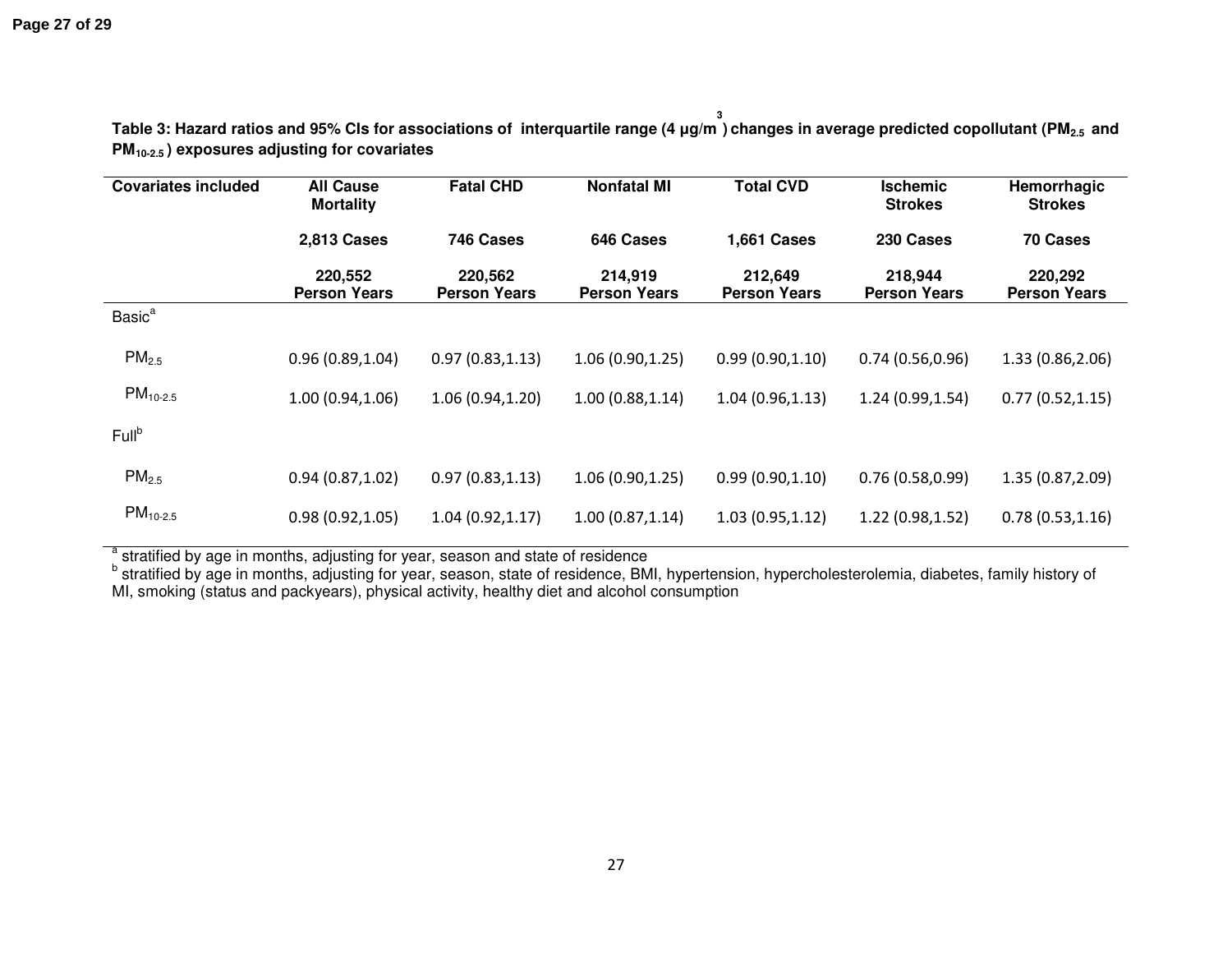**TABLE 4. Hazard Ratios for all cause mortality and fatal CHD associated with an interquartile range (4** µ**g/m** TABLE 4. Hazard Ratios for all cause mortality and fatal CHD associated with an interquartile range (4 µg/m<sup>3</sup>) change in average 12<br>month PM2.5 exposure, stratified by MI family history and smoking status, respectively.

| Variable              | Cases               | Person-Years | HR (95%CI)       | <u>LRT pvalue<sup>c</sup></u> |
|-----------------------|---------------------|--------------|------------------|-------------------------------|
| Family History of MI  | All cause mortality |              |                  |                               |
| No                    | 2439                | 189619       | 0.91(0.85, 0.98) | < 0.01                        |
| Yes                   | 374                 | 30933        | 1.08 (0.91,1.29) |                               |
| <b>Smoking Status</b> | <b>Fatal CHD</b>    |              |                  |                               |
| Never                 | 195                 | 86571        | 1.28 (1.01,1.63) | 0.04                          |
| Former                | 398                 | 95384        | 0.90(0.77,1.06)  |                               |
| Current               | 47                  | 13550        | 1.40 (0.88,2.21) |                               |

<sup>a</sup> Modeled stratifying by age in months, adjusting for state of residence, year and season, smoking status, hypercholesterolemia, diabetes,<br>hypertension, BMI, diet, alcohol consumption and physical activity<br><sup>b</sup> Results pr